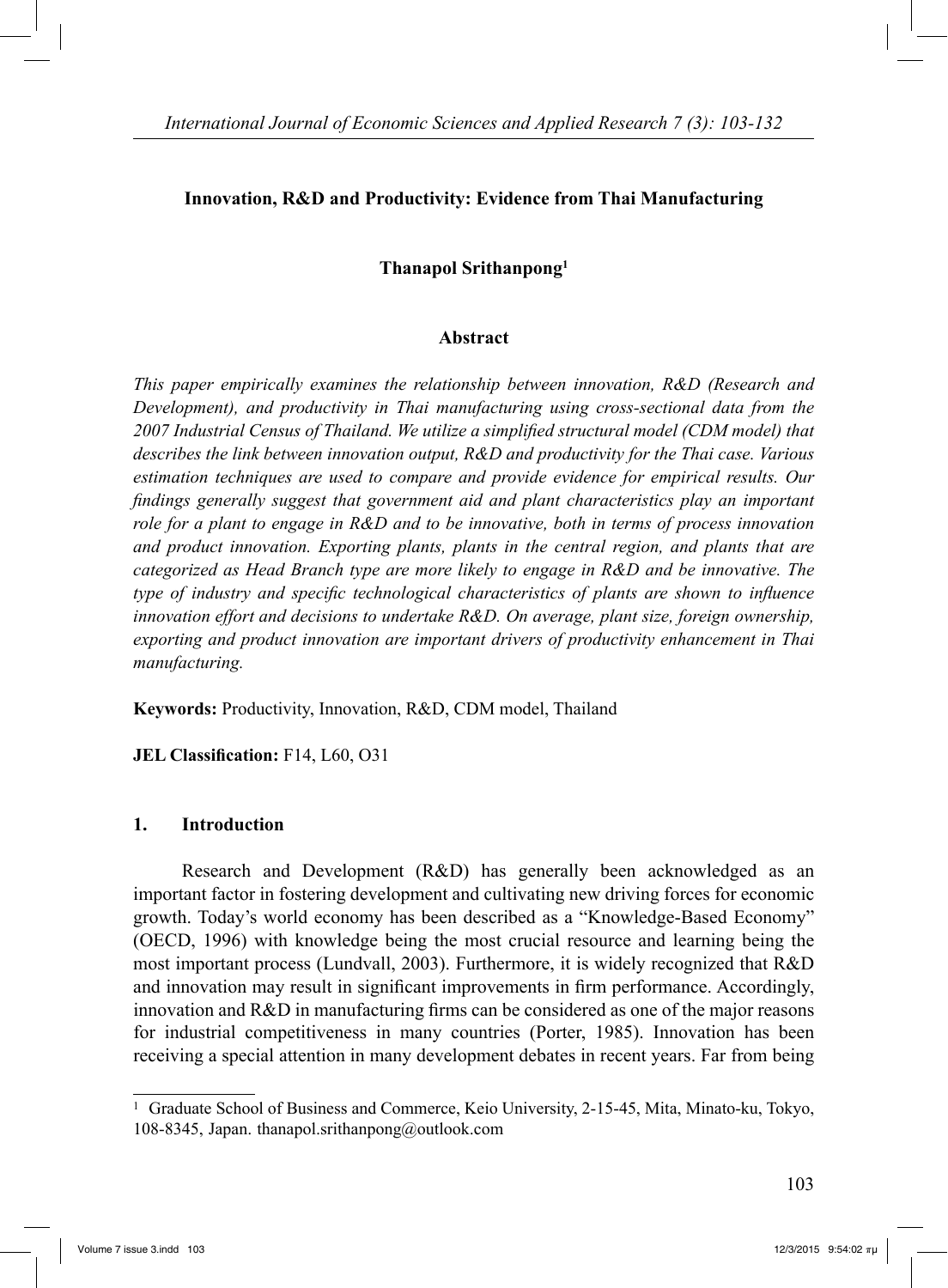a concern of advanced economies alone, the capability to introduce new technologies is now strongly considered in many developing economies as a crucial element in the process of industrialization. It is, therefore, necessary not only for developed economies but also developing economies to encourage innovation and R&D, especially at the plant and firm level, in order for firms to be able to compete successfully in the international market. As a result, innovation has been a key concept in moving many countries into the knowledgebased economy similar to the United States and European countries. Innovation and R&D at the firm level can consequently be considered as a vital step in improving productivity, sustaining the transformation of industrial structure and supporting manufacturing firms' competitiveness in the global market. In most cases, developed economies and high income countries have dominated R&D activities in the past two decades. From Table 1, we can see that the EU-15 (Austria, Belgium, Denmark, Finland, France, Germany, Greece, Ireland, Italy, Luxembourg, Netherlands, Portugal, Spain, Sweden, and United Kingdom) generally outperforms emerging countries in terms of innovative output, but the degree of variability among the latter is also large (Bogliacino et al., 2009). Explicitly, the position of Thailand reflects its weakness in terms of product and/or process innovation, especially in the case of extremely low share of innovative firms in Thai manufacturing, compared to those of neighboring countries such as Malaysia and Singapore.

|                 | Share of<br>Innovative<br>Firms | <b>Product and Process</b><br>Innovation<br>(as share of<br>innovative firms) | Product<br>Innovation<br>(as share of<br>innovative firms) | Process<br>Innovation<br>(as share of<br>innovative firms) | Innovative<br>Turnover |
|-----------------|---------------------------------|-------------------------------------------------------------------------------|------------------------------------------------------------|------------------------------------------------------------|------------------------|
| $EU-15$         | 48.9                            | 45.2                                                                          | 21.3                                                       | 27.7                                                       | 10.4                   |
| China           | 30                              | 21.3                                                                          | 3.8                                                        | 4.8                                                        | 14.4                   |
| Korea           | 42                              | 18                                                                            | 18                                                         | 5                                                          | 54                     |
| Malaysia        | 53.8                            | N/A                                                                           | 10.6                                                       | 6.2                                                        | 42                     |
| Singapore       | 31.7                            | N/A                                                                           | 24.1                                                       | 22.4                                                       | 29                     |
| <b>Thailand</b> | 6.4                             | N/A                                                                           | 4.1                                                        | 4.3                                                        | N/A                    |

**Table 1: Innovative Output in the Manufacturing Sector from Various Countries**

**Source:** Retrieved from Bogliacino et al. (2009)

**Notes:** The time period is between 2002 and 2006, by utilizing the proper wave of innovation surveys in each country. See Bogliacino et al. (2009) for full details and explanation.

 Since the 1980s, the economic performance of Thailand has relied heavily on foreign investment and exports and Thailand's economy has become one of the fast-growing economies in Southeast Asia in the last two decades. However, Thailand has surprisingly one of the lowest levels of R&D spending, R&D workers, and innovation in Southeast Asia and continues to fall behind other countries in the region on most competitiveness indicators, including productivity and innovation (World Bank, 2010). Specifically, Thailand's total domestic expenditure on research is only about 0.25 percent of GDP, significantly less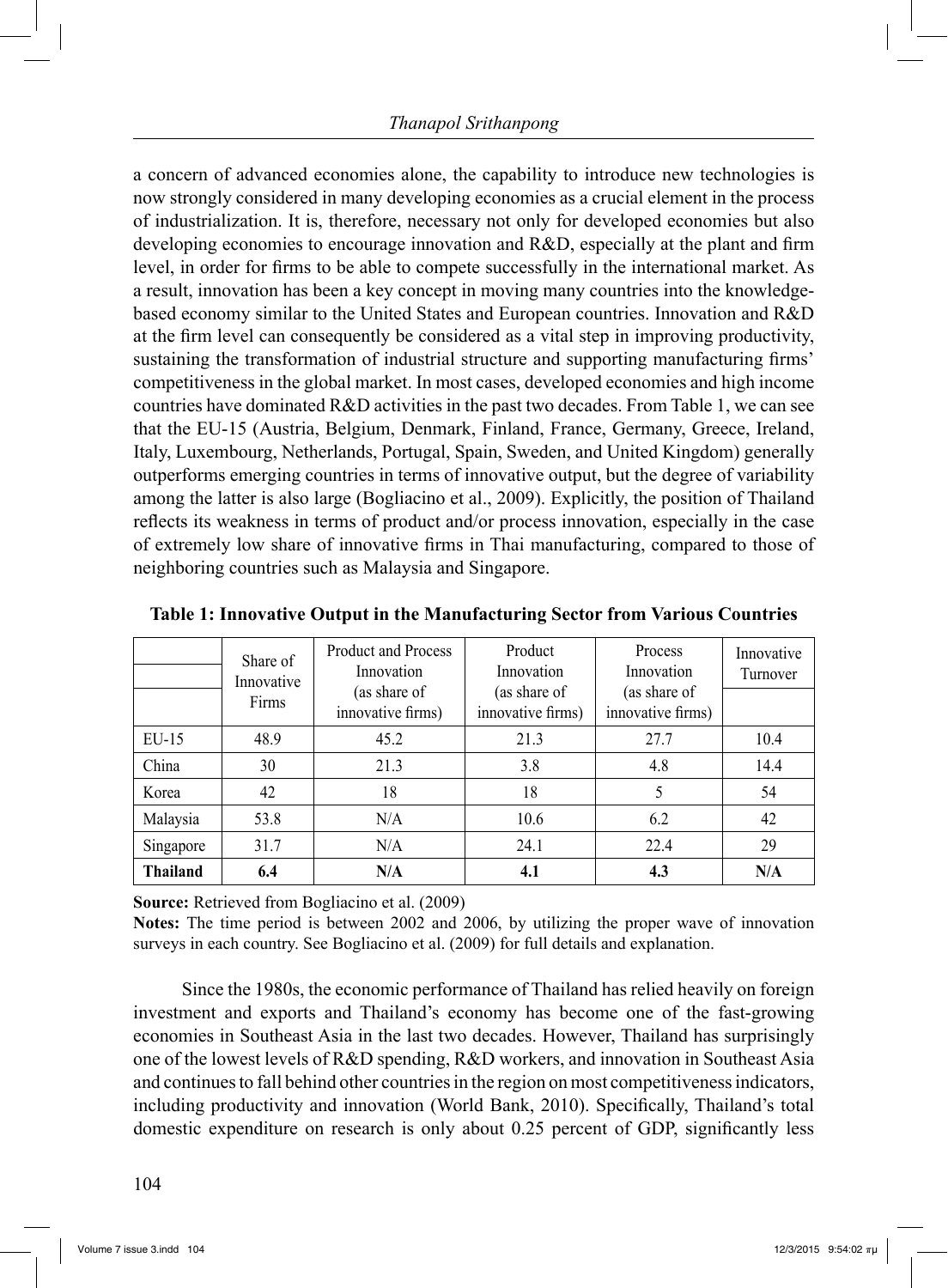than other countries in Southeast Asia. Additionally, the country has a much lower share of R&D financed by the private sector than other middle-income countries in the region, with just over 40 percent contributed by industry, mostly by large multinationals, compared to over 50 percent in Malaysia and the Philippines (Intarakumnerd, 2010). As can be seen in Table 2, not only is Thailand's overall R&D expenditure low, (amounting to only around 0.25% of GDP), but R&D by the Thai private sector is also especially low (World Bank, 2007). Specifically in the Thai case, R&D expenditure and its growth rate were relatively small compared to other Asian countries. In 2001-2006, R&D expenditure accounted only for 0.25 percent of GDP and gradually decreased to 0.21-0.23 percent in recent years.

| Year               | 2001   | 2002   | 2003   | 2004   | 2005   | 2006   | 2007   | 2008   | 2009   |
|--------------------|--------|--------|--------|--------|--------|--------|--------|--------|--------|
| Public R&D         | 8,202  | 8,138  | 9,571  | 10,548 | 9,988  | 11,550 | 10.015 | 11.887 | 12,737 |
| (million baht)     |        |        |        |        |        |        |        |        |        |
| Private R&D        | 5,284  | 5,164  | 5,928  | 6,023  | 6,679  | 7,998  | 8,210  | 7,278  | 8,174  |
| (million baht)     |        |        |        |        |        |        |        |        |        |
| Total R&D          | 13,486 | 13.302 | 15.499 | 16,571 | 16,667 | 19.548 | 18.225 | 19,165 | 20.911 |
| (million baht)     |        |        |        |        |        |        |        |        |        |
| <b>R&amp;D/GDP</b> | 0.25   | 0.24   | 0.26   | 0.25   | 0.24   | 0.25   | 0.21   | 0.21   | 0.23   |
| $(\%)$             |        |        |        |        |        |        |        |        |        |

**Table 2: Low R&D Investment in Thailand**

**Source:** Ministry of Science and Technology, Thailand

**Notes:** Public R&D investments from 2001 to 2007 are collected from the national surveys on R&D expenditure and personnel by the Office of the National Research Council of Thailand. Public R&D investments from 2008 to 2009 are collected from GFMIS, the Comptroller General's Department, Ministry of Finance. Private R&D Investments from 2001 to 2009 are collected from the national surveys on Private R&D Investment by the National Science Technology and Innovation Policy Office (STI Office).

Moreover, according to the Innovation Survey of Thailand in Table  $3<sup>1</sup>$ , it is found that only 6 percent of indigenous firms invest in innovation and R&D, primarily to improve production processes rather than to engage in product innovation. The survey also indicates that firms in Thailand are lagging behind in terms of enhancing their technological and innovative capabilities, upgrading learning process, and forging linkages with other actors of its national innovation system (Intarakumnerd and Fujita, 2008). Thai firms in the automotive, electronics, and food processing industries focus mainly on labor-intensive and lower-technology areas and rely more on labor cost advantages and lower overheads to compete in the Southeast Asian region. Very few firms are attempting to move up the

<sup>&</sup>lt;sup>1</sup> The Innovation Survey of Thailand is commissioned by the National Science and Technology Development Agency (NSTDA) of Thailand, and conducted by the Brooker Group plc. The survey concentrates only on manufacturing companies.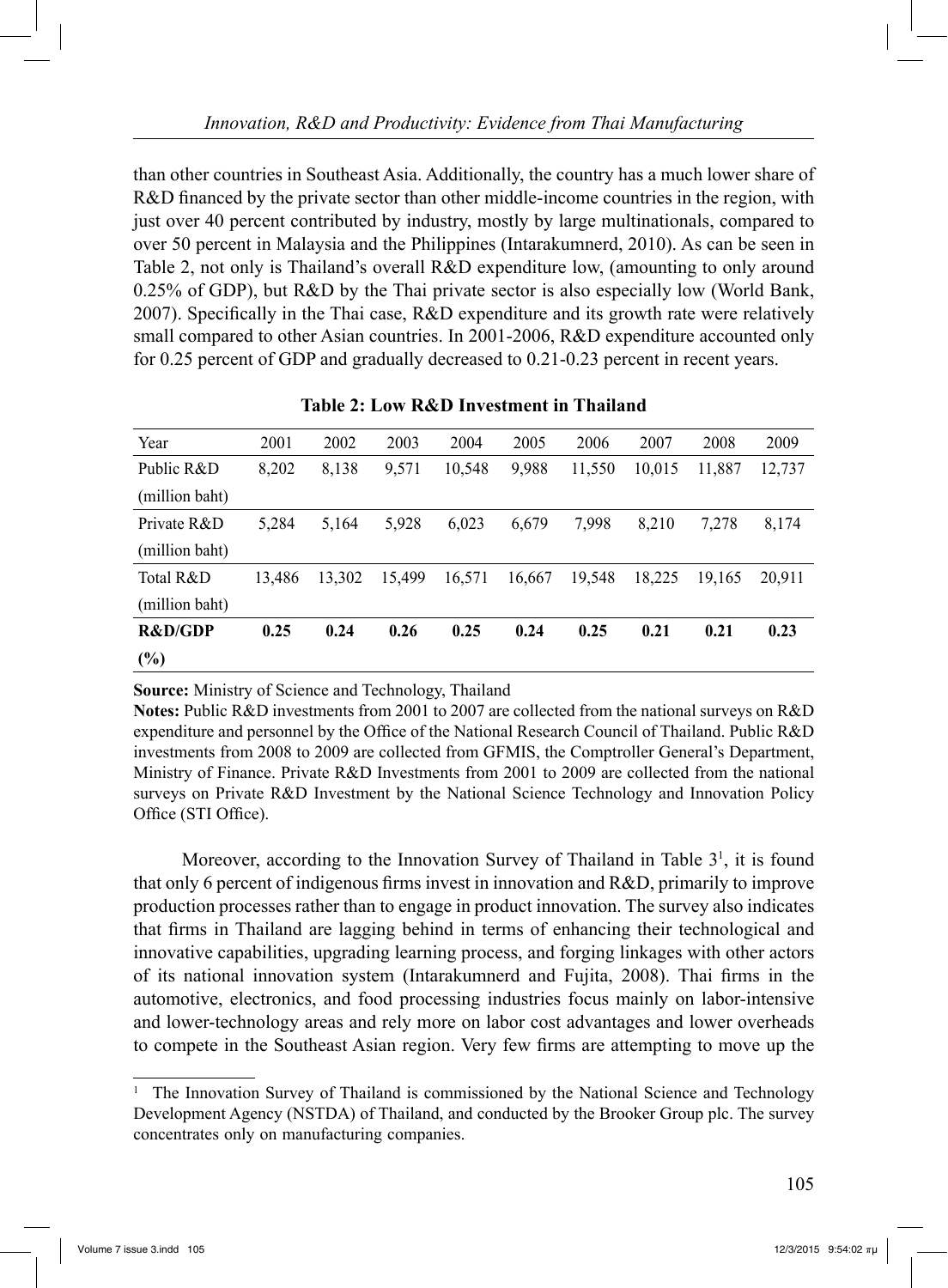value chain by investing in R&D to stimulate innovation and enhance their technological capability and increase productivity (OECD, 2010). Furthermore, several other survey studies of Thai firms conducted since the 1980s assert that most firms have grown without deepening their technological capabilities in the long run (Intarakumnerd, 2007)<sup>2</sup>. In addition, although there has been a recent increasing trend of innovation patents granted in Thai firms, the level is still low when compared to those of other lower-middle income countries (Jongwanich and Kohpaiboon, 2011). R&D Surveys and Community Innovation Surveys have been carried out periodically in Thailand since 1999 by the Thai National Science and Technology Development Agency (NSTDA). R&D surveys are carried out every year but the innovation surveys were done only in the years 1999, 2001 and 2003.

|                              | 1999         | 2001     | 2003     |
|------------------------------|--------------|----------|----------|
| Size of population           |              |          |          |
| Manufacturing sector         | 13,450       | 14,870   | 16,432   |
| Service sector               | Not included | 26,162   | 5,221    |
| <b>Total</b>                 | 13,450       | 41,032   | 21,653   |
| Response rate (%)            |              |          |          |
| Manufacturing sector         | 47.00%       | 36.70%   | 42.30%   |
| Service sector               | Not included | 37.30%   | 45.00%   |
| <b>Total</b>                 | 47.00%       | 36.90%   | 42.80%   |
| R&D performing firms $(\% )$ |              |          |          |
| Manufacturing sector         | 12.70%       | 4.40%    | 7.20%    |
| Service sector               | Not included | 0.20%    | 2.40%    |
| <b>Total</b>                 | 12.70%       | $1.70\%$ | $6.00\%$ |
| Innovating firms $(\% )$     |              |          |          |
| Manufacturing sector         | 12.90%       | 4.70%    | 6.40%    |
| Service sector               | Not included | 1.40%    | $4.00\%$ |
| <b>Total</b>                 | 12.90%       | 2.60%    | 5.80%    |

**Table 3: Thailand's Innovation Surveys - Characteristics and Overall Results**

**Source:** Retrieved from Intarakumnerd (2007) and data compiled from Reports on R&D/Innovation Surveys Year 1999, 2001, 2003 by National Science and Technology Development Agency (NSTDA).

 The survey in 1999 was the first of its kind in Thailand and it covered both R&D and other technological innovation activities only in the manufacturing sector. The second innovation survey in 2001 and the third one in 2003 (with the fourth one currently being

<sup>2</sup> See Intarakumnerd (2007) and Doner et al. (2010) for the main features of the Thai national innovation system and the knowledge of the innovativeness of Thai enterprises.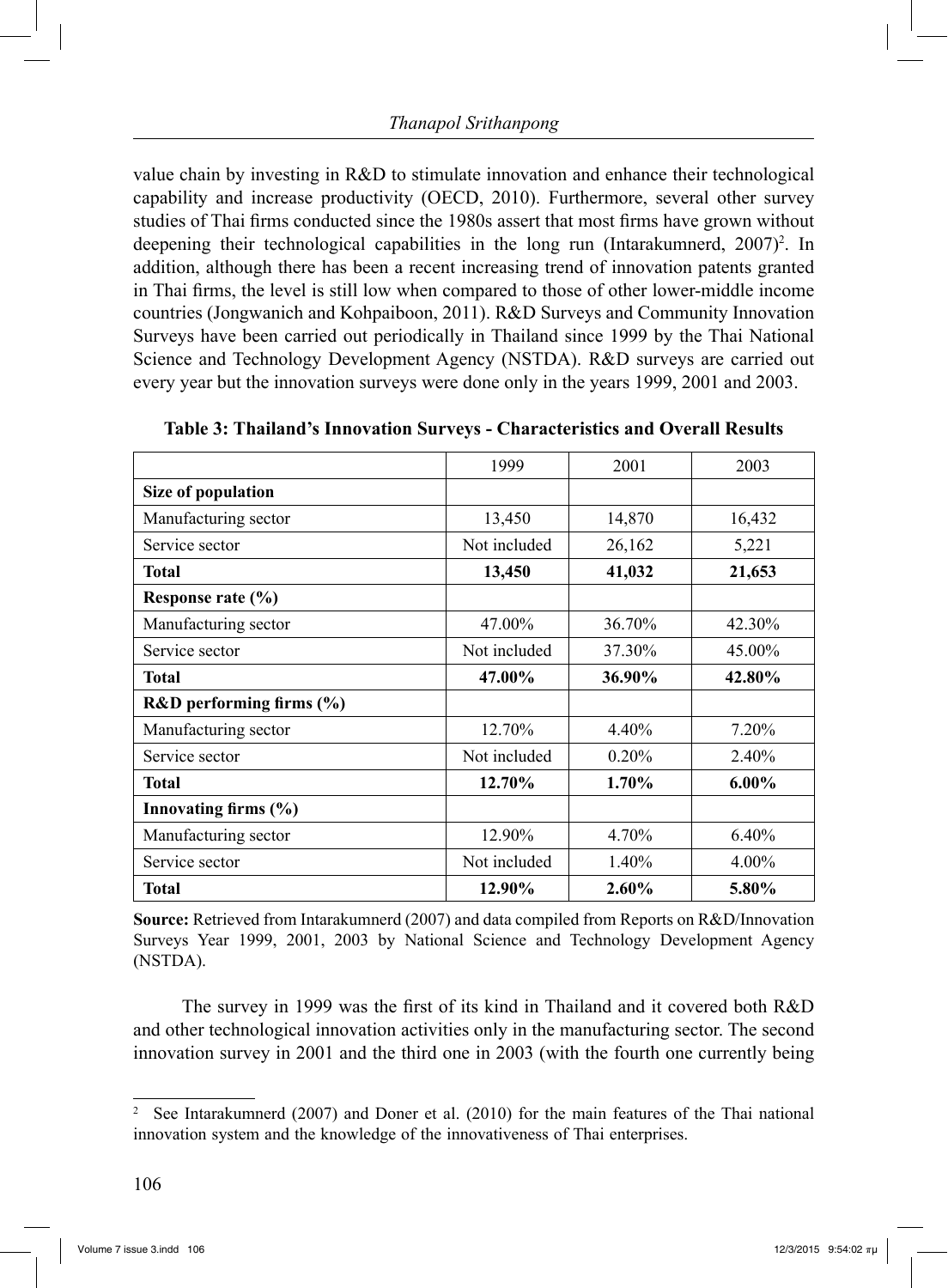undertaken) included the service sector in order to gain a better understanding of the nature and differences of R&D and innovation activities in both manufacturing and services sectors. As a result, the scope of the survey has been expanded to be more informative by also including firms in the service and other industries from the year 2001 onwards.

 As a result, the main objective of this paper is to empirically examine the relationship between innovation, R&D, and productivity within a single framework using plant-level data from the Thai manufacturing sector. To the best of our knowledge, our paper is one of the first studies for the Thai case to focus on the analysis of the relationship between innovation, R&D, and productivity in detail and provide empirical evidence and policy implications regarding this issue. The main point of why our study is different from those conducted previously is that we are among the first to utilize the plant-level data from the 2007 Industrial Census of Thailand, while previous studies for the Thai case often use the Innovation Survey, which has much less sample coverage. This paper should also help contribute to the body of knowledge on the subject when applying more advanced methods with a newer dataset and a focus on various aspects. Specifically, apart from R&D expenditures (traditional measures of the R&D input) which have been commonly used in many previous studies, we also utilize the number of laboratory units reported in the data as an alternative proxy for the R&D input variable. This is one of the novel contributions of this paper that makes our study different from previous research. In addition, most of the empirical studies on the influences of innovation and R&D on productivity have generally been carried out only in developed countries. However, the R&D and innovation process in developing countries depends on various cultural and economic dimensions such as market structure and business environment. Thus, evidence from Thai manufacturing may provide a good model for other developing countries concerning this topic where there is currently a scarcity of evidence. Since the R&D situation in Thailand has not drastically changed since 2007, although the data employed in this study might be relatively old by the time of this research, results and suggestions are still relevant and important. Moreover, it is very crucial to provide fundamental estimates in developing countries which have less statistical data and fewer empirical studies at the micro level.

 This paper is organized as follows. Section 2 describes the related literature. Section 3 presents the econometric model for the analysis and the data used. Next, results from the analysis are discussed in section 4. Finally, section 5 concludes with a summary of our findings and some policy implications and suggestions for future research.

# **2. Related Literature**

 One of the earliest studies which examine the relationship between innovation, R&D and productivity using firm-level data is the empirical study developed by Crépon et al. (1998), also known as the *CDM (Crépon, Duguet, and Mairesse) model*<sup>3</sup>. In their paper,

<sup>3</sup> See Crepon et al. (1998) for the full explanation of the CDM Model, and Johansson and Lööf (2009) for alternative specifications of CDM models.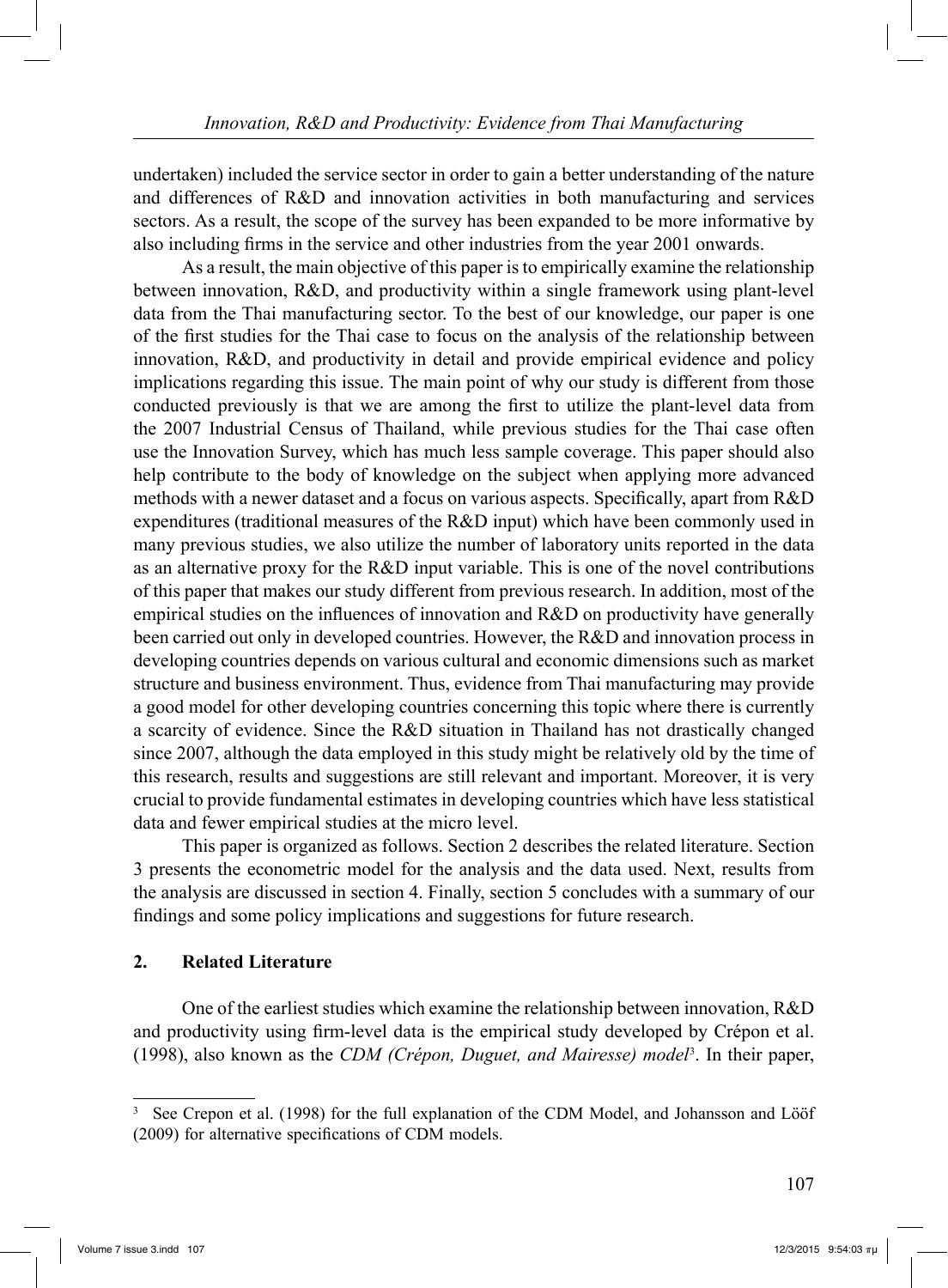the authors use a structural model to analyze the link between R&D, innovation output and productivity. They explain productivity by innovation output and innovation output by R&D expenditure using a cross-section of French firm data from the European Community Innovation Survey (CIS). The results reveal that the propensity of a firm to conduct R&D increases with firm size, market share and diversification as well as with demand pull and technology push indicators. Research effort (R&D capital intensity) depends on the same set of variables, excluding firm size. Innovation output (either measured as number of patents or innovative sales) increases with R&D input and with demand and technology variables. In addition, innovation output correlates positively with productivity.

 Subsequently, Griffith et al. (2006) extend the work of Crépon et al. (1998) and estimate a variation of the CDM model for France, Germany, Spain, and the United Kingdom. They find that the innovation output is significantly determined by the innovation effort, while a significant productivity effect of product innovations can only be confirmed for France, Spain and the UK, but not for Germany. The results also depict some interesting heterogeneity across the four countries. Masso and Vahter (2008) apply a structural model that involves a system of equations on innovation expenditure, innovation outcome and productivity. Their results from the data from innovation surveys show that both product innovation and process innovation can increase productivity in post-transition Estonia. Furthermore, Crespi and Zuniga (2012) examine the determinants of innovation and its impact on firm labor productivity across Latin American countries and find the importance of innovation in enabling firms to improve economic performance.

 In addition, Lee (2008) estimates a CDM model based on firm-level data from the Malaysian manufacturing sector. The results suggest that the decision to conduct R&D activities is significantly determined by firm size, exports and the technology intensity of a firm's sector. Furthermore, the level of R&D expenditure is significantly correlated with firm size. Output (product and process innovations) is positively and significantly determined by R&D expenditure, firm size, exports and local ownership. The author concludes that investment intensity and labor quality appear to be important determinants of productivity, but not innovation or firm size for the Malaysian case.

 For the Thai case, recent studies regarding R&D and innovation can be found in Intarakumnerd (2005; 2010) and Intarakumnerd and Chairatana (2008). However, these papers mainly deal with elements of the national innovation system, capabilities and firm competitiveness in terms of qualitative aspects. The authors mostly examine the situation and evaluate Innovation Surveys of Thailand and investigate the state of innovation of firms in developing countries using Thailand, a less successful country in catching up economies, as a case study. Moreover, Berger (2010) applies a CDM model to firm-level data from innovation surveys in order to establish the relationship between innovation activities and labor productivity in 18 OECD countries. Berger (2010) extends the analysis to Thailand by estimating an identical econometric model for data from the R&D and Innovation Surveys of Thailand, and compares the results with those of the OECD project. The results confirm that large and international firms that belong to an enterprise group have a higher probability of being innovative, and tend to invest more resources in innovation activities.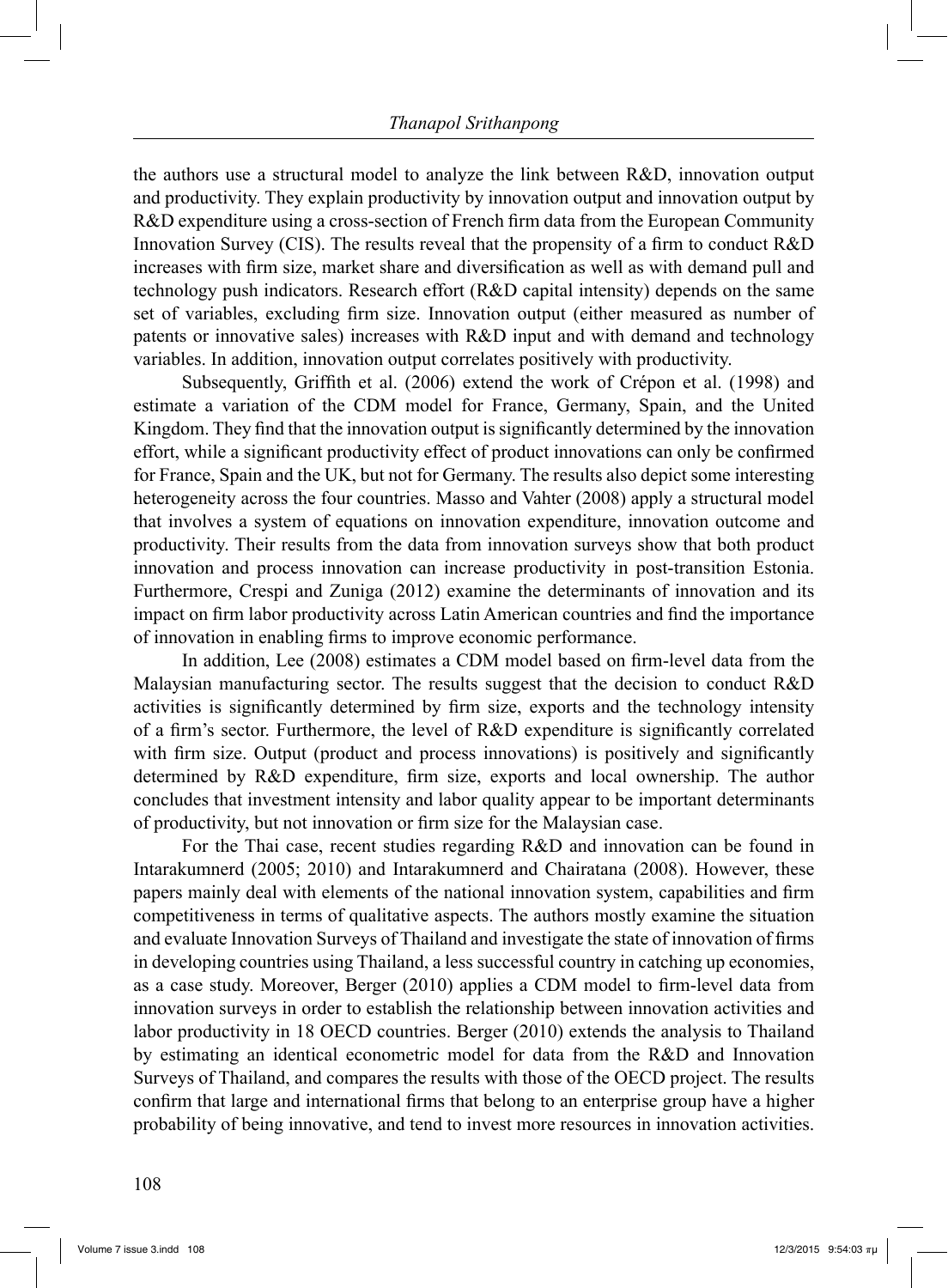Firms receiving public financial support and participating in innovation cooperation show higher innovation expenditure. Innovation input positively correlates with innovation output, which in turn increases labor productivity.

 More recently for the Thai manufacturing sector, Jongwanich and Kohpaiboon (2011) investigates the role of multinational enterprises (MNEs) and exporting on R&D activity using the 2007 Industrial Census with an emphasis on providing suggestions for the promotion of R&D activities in Thailand. The key finding is that the determinants of each type of R&D are not straightforward, suggesting that it is necessary to distinguish between the types of R&D when examining their determinants. The statistical significance of firm-specific factors found in their study suggests that the decision to carry out R&D largely depends on the firm's profitability. Firms exposed to global competition through either exporting or involving in global production networks are more likely to make R&D investments. Nevertheless, our study differs from the mentioned and existing literature and that of Jongwanich and Kohpaiboon (2011) in two ways. First, we try to utilize the number of laboratory units as an alternative for the R&D input variable, and also provide various estimation techniques in order to confirm results with previous studies. Second, this is one of the few studies for the Thai case to consider possible heterogeneity in firms' decision regarding R&D and innovation at the micro level analysis.

 Despite the importance of this topic, concerning the direct relationship between innovation, R&D and productivity in the full view, there has been little empirical evidence so far regarding this relationship for the Thai case. For this reason, there is a need to create a concrete research design for this matter in order to empirically examine the relationship between innovation, R&D and productivity within a single and understandable framework. The findings from this study should add to the literature and provide some insight for policy makers in Thailand by shedding light on the puzzle between these variables and their impact on the productivity of domestic firms and the overall economy.

# **3. Econometric Model and Data**

# **3.1 Model Specification**

 For the empirical analysis of innovation, R&D and productivity for the Thai case, we use the structural model developed by Crepon et al. (1998) and Griffith et al. (2006). Our analysis here follows the research style from Lee (2008) for the Malaysian case, but adapts the context to the Thai case. Essentially, there are two components in the model. First, research activity influences innovation output. Second, innovation output influences productivity. The standard framework for the structural model comprises four equations that can be estimated in three stages. The details are as follows.

# **Research Activity Function**

The first two sets of equations are related to research activities of a plant and can be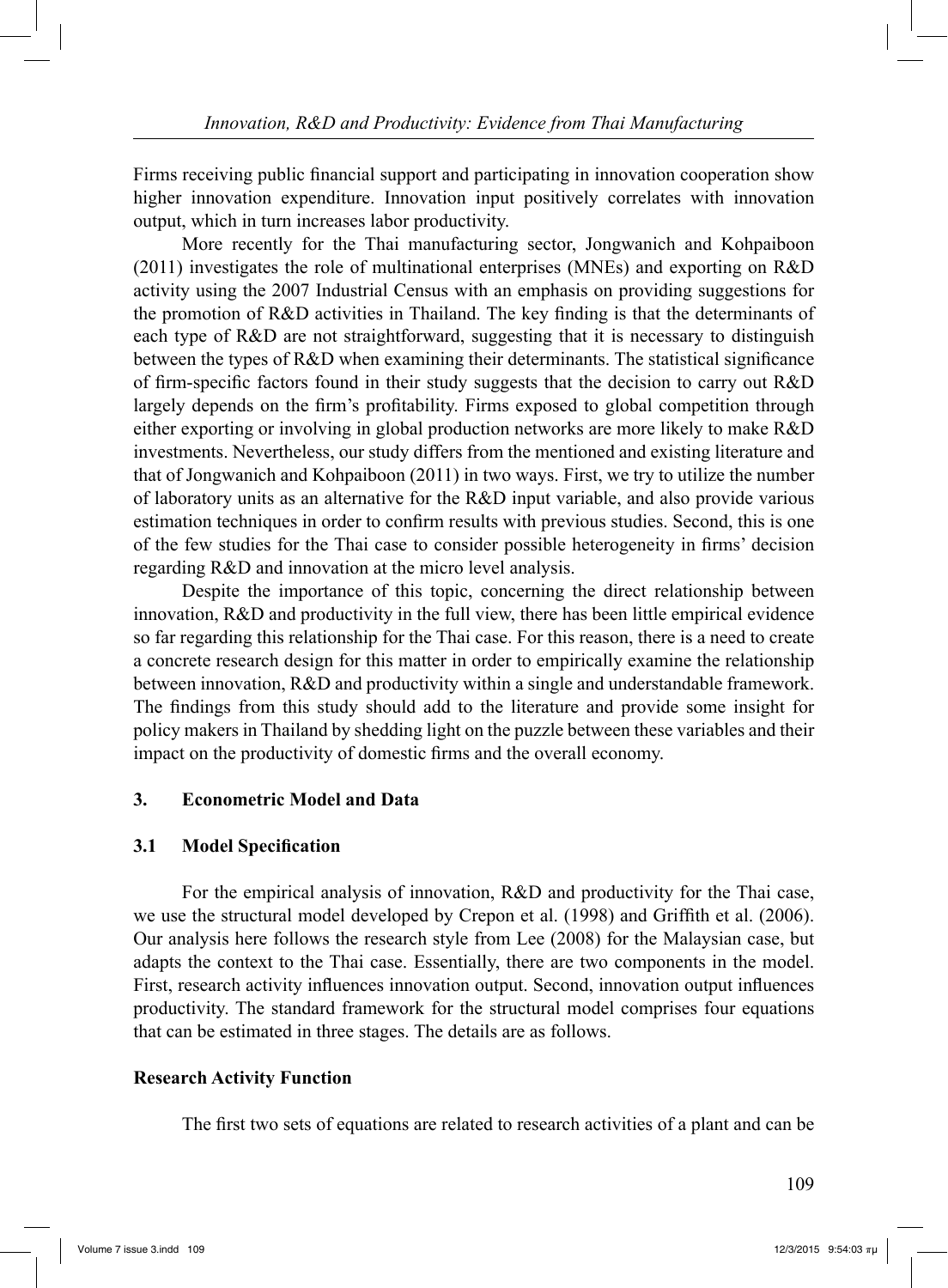estimated using the ordinal probit model and Heckman selection model. In the model, the regression equation for research activity -  $R&D(r_i)$  can be modeled as follows:

$$
r_i^* = x_i \beta + e_{1i} \tag{1}
$$

where  $x_i$  is the set of explanatory variables (a vector of determinants of innovation effort),  $r_i^*$  is an unobserved latent variable. Since this is the plant-level analysis, for  $r_i^*$ , we use R&D expenditure and the number of laboratory units reported in a plant for our analysis. It is important to note that we do not have the exact amount of R&D expenditure from the Industrial Census data and R&D laboratory expenditure is reported instead as a categorical unit ranging from 1 to 5<sup>4</sup>. Specifically, there are two main sources of R&D expenditure from the 2007 Industrial Census of Thailand that can be used. First, R&D expenditure in a plant (research cost) is reported as a proportion of expenses (in percentage unit). Second, R&D expenditure is also reported as laboratory expense (in categorical unit and total number of laboratory units). Since we are trying to analyze innovation effort, the number of laboratory units in a given plant and the R&D expenditure from a plant's laboratory (categorical unit) is the appropriate choice in our study given that the Census data do not provide the exact monetary amount of R&D expenditure (the census only provides research cost and budget in percentage unit). Also, other suitable measures of innovation expenditure are not available to fully utilize. Therefore, we mainly use the number of laboratory units (in nominal unit) as a core R&D proxy in our analysis and only use R&D expenditure (categorical unit) in the ordinal probit (and ordinal logit) model.

Next,  $\beta$  is the coefficient vector and  $e_{i}$  is an error term. As mentioned earlier, we mainly measure (or proxy) plants' innovative effort  $r_i^*$  by their number of laboratory units, denoted by  $r_i$  only if plants have (and/or report) their laboratory unit, thus we could only directly estimate equation (1) at the risk of selection bias. However, not all plants are observed to have or report the number of their laboratory units. Utilizing the Heckman selection model, the selection equation provides the condition under which a plant *i* is observed to undertake R&D proxied by the number of laboratory units reported in the plant, namely when:

$$
z_i \gamma + e_{2i} > 0 \tag{2}
$$

where  $z_i$  is the set of explanatory variables,  $\gamma$  is is the coefficient vector and  $e_{\gamma i}$  is an error term. For equation (1), assuming that the error terms  $e_i$  and  $e_j$  are bivariate normal with zero mean, we estimate the system of equations (1) and (2) as a generalized Tobit model by maximum likelihood (Heckman selection model by Heckman, 1979) when the dependent variable is the number of laboratory units reported in a plant. This will be our benchmark specification for the first step in the estimation procedure. Moreover, we also estimate

<sup>4</sup> The R&D laboratory expenditure in the 2007 Industrial Census is categorized as follows.  $1 =$ less than 500,000 baht,  $2 = 500,001 - 1,000,000$  baht,  $3 = 1,000,001 - 5,000,000$  baht,  $4 = 5,000,001$  $-10,000,000$  baht, and  $5 =$  more than 10,000,000 baht.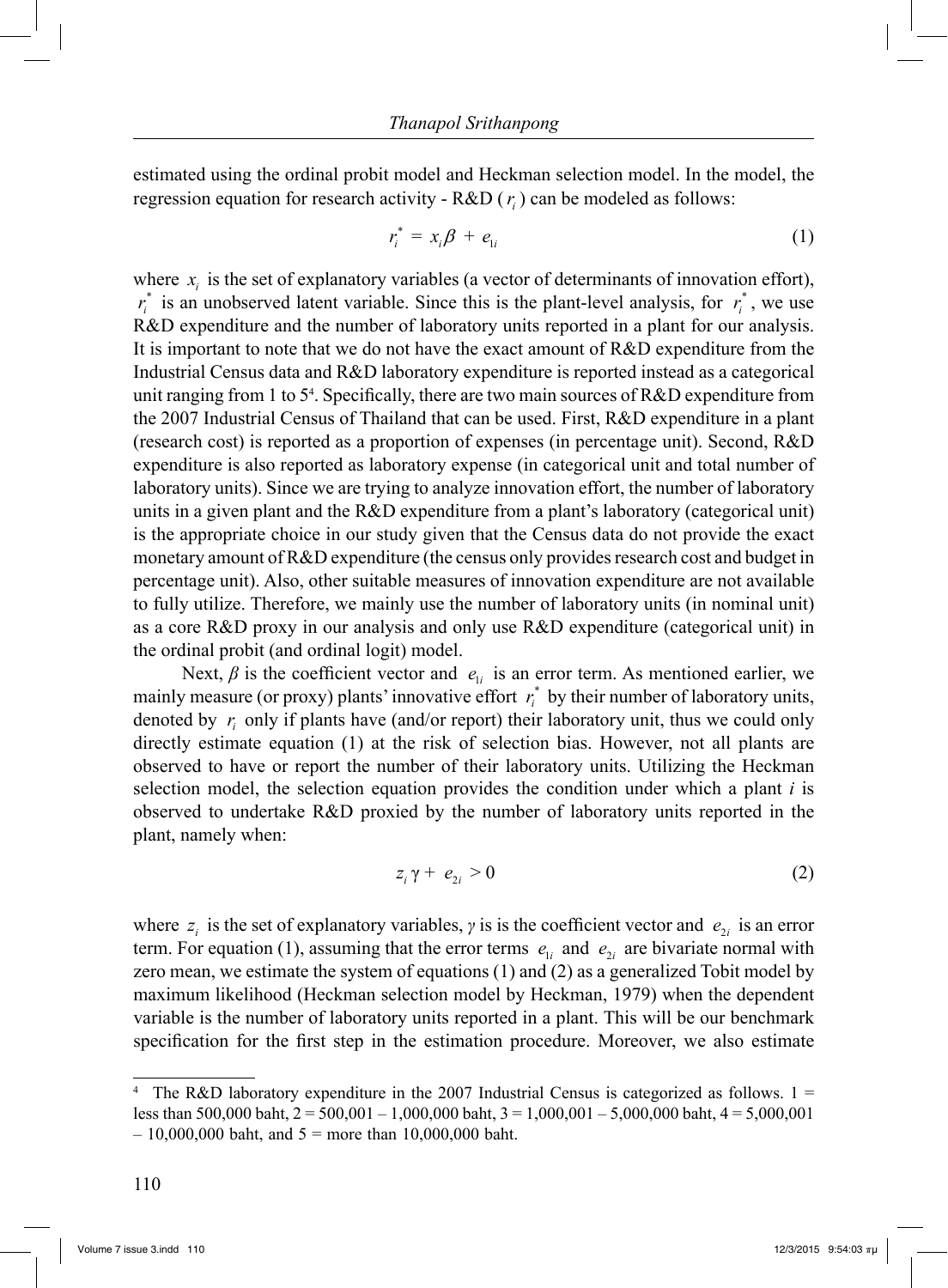equation (1) separately by first using the ordinal (categorical) probit (and logit) model for the case of the dependent variable being a categorical R&D expenditure (ranging from 1 to 5) to provide more evidence and compare our estimated results.

 Importantly, there are some variations in the literature in terms of the set of explanatory variables included in the regression equation (1) and selection equation (2). In Crépon et al. (1998), it is assumed that  $x_i = z_i$ . This implies that the set of explanatory variables with the propensity to undertake R&D (having reported the use of laboratory units) is the same as those regarding R&D intensity (the number of laboratory units). The explanatory variables used in their study include market share, equivalent number of activities (degree of diversification), number of employees (size), and dummy variables for demand pull factors, supply push factors and industry factors. Griffith et al. (2006) adopts a different approach where there are some differences in the explanatory variables used to explain R&D intensity (regression equation) and R&D propensity (selection equation). In their study, the explanatory variables included in both the regression and selection equations include international competition, dummies for formal and strategic protection, dummies for funding, and dummies for industries. Dummies for plant size are included in the selection equation. In our study, the set of explanatory variables  $x_i$  for the regression equation includes the dummy variable for foreign ownership, the dummy variable for plant export status, plant technological characteristics (namely, the use of energy saving systems and waste management systems), the central region dummy variable, the BOI (Thai Board of Investment) dummy – investment promotion status of a plant, the dummy variable for government aid status, the dummy variable for the form of organization of the plant, and the dummy variable for selected industries. Lastly, dummies for plant size are included in the selection equation in our study to cope with the issue of exclusion restriction.

#### **Innovation Function**

Next, we model the innovation production function, following Lee (2008), as:

$$
g_i^* = r_i^* \beta_2 + x_{2i} \beta_3 + e_{2i}
$$
 (3)

where  $g_i^*$  is the latent binary innovation indicator proxied by both product innovation and process innovation (taking the value of 1 if a plant reports the innovation indicator, and zero otherwise),  $r_i^*$  is the latent innovation effort and enters as an explanatory variable,  $x_{2i}$  represents other explanatory variables (a vector of other determinants of innovation function) which include the dummy variable for foreign ownership, the dummy variable for plant export status, plant technological characteristics (namely, the use of energy saving systems and waste management systems), the central region dummy, the BOI (Thai Board of Investment) dummy, the dummy variable for the form of organization of the plant, the dummy variable for selected industries, and dummies for plant size. Finally,  $\beta_2$  and  $\beta_3$  are coefficient vectors and  $e_{\gamma i}$  is an error term.

We estimate the innovation equation (3) as two separate univariate probit and bivariate probit equations for the process and product innovation indicators. For the plants'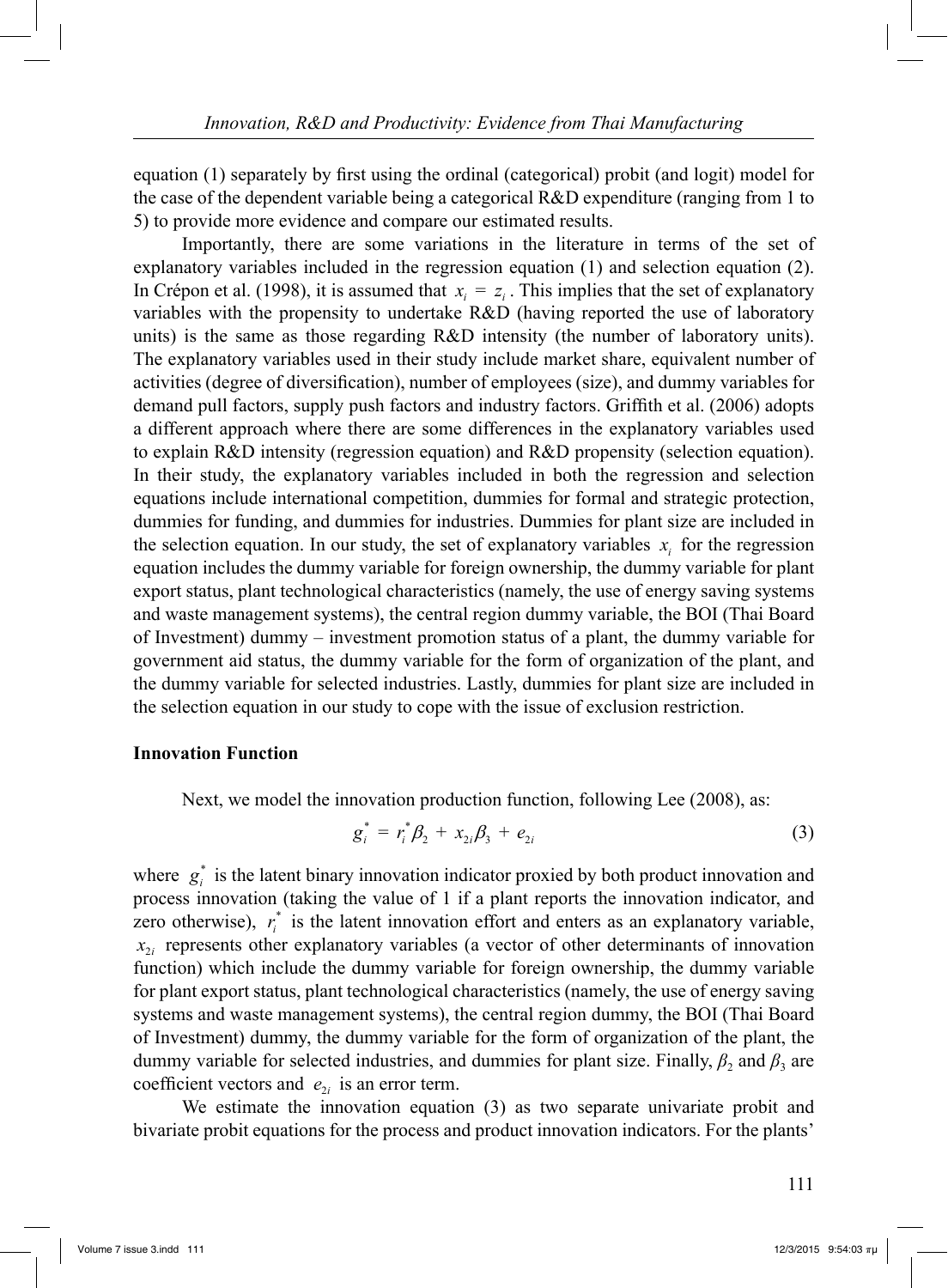innovative effort  $(r_i^*)$ , we use the predicted value from the estimated generalized tobit equations (1) and (2). That is, we estimate (3) for the sample of all firms, not only for the sub-sample of those reporting R&D activities (the number of laboratory units). By using its predicted value, we calculate the innovative effort  $r_i^*$  and take caution that it is possibly endogenous to the innovation function. As mentioned in Griffith et al. (2006), it seems likely that firm characteristics unobservable to us (and thus omitted) can make firms both increase their innovative effort and also their productivity in producing innovations.

 As a result, the estimation of equation (3) is realized by performing univariate probit and bivariate probit estimations using the predicted value of R&D intensity  $(r<sub>i</sub>)$ . Following Griffith et al. (2006), separate estimates are carried out for product and process innovations. In short, the bivariate probit model is a joint model for two binary outcomes (product innovation and process innovation). These binary outcomes may be correlated and if the correlation turns out insignificant, then we can estimate two separate probit models, otherwise it is more appropriate to utilize and consider the bivariate probit model.

#### **Production Function**

 The final component of the model involves the use of an augmented Cobb-Douglas production function to measure plant productivity:

$$
q_i = \alpha_1 k_i + \alpha_2 l_i + \alpha_3 g_i^* + \alpha_4 w_i + \alpha_5 X_i + \varepsilon_i \tag{4}
$$

where  $q_i$  is labor productivity (natural log of value-added per worker).  $k_i$  is the capital intensity (proxied by fixed assets per worker).  $l_i$  is labor quality (proxied by the share of skilled workers in the total workforce of each plant).  $g_i^*$  is the predicted innovation input.  $w_i$  is the plant size and  $\varepsilon_i$  is an error term.  $X_i$  is the vector of other control variables which affect labor productivity. We take care of the endogeneity of  $g_i$  (respective binary variable) in this equation by using the predicted values from the innovation function equations (3).

In summary, our model consists of the four equations,  $(1)$ ,  $(2)$ ,  $(3)$ , and  $(4)$ . Since we assume a recursive model structure and do not allow for feedback effects, we follow a three-step estimation procedure as a simplified CDM model. In the first step, we estimate the generalized tobit model (equations (1) and (2)) by Heckman selection model (we also perform ordinal probit/logit regressions and univariate probit/logit regressions separately in the first step to compare the results, however, the estimated results, other than those of the Heckman selection model in the first step, are not related to the further steps of the analysis). In the second step, we separately estimate the two innovation production functions for product and process innovations as two univariate probit and bivariate probit equations using the predicted value of innovative effort from the first step to take care of both selectivity and endogeneity of  $r_i^*$  in equation (3). In the last step, we estimate the productivity equation using the predicted values from the second step to take care of the endogeneity of  $g_i$  in equation (4). Finally, it should be noted again that we perform many estimations side-by-side in the first and second step to compare and cross-check our estimated results. We will discuss the details for estimated results later in section 4.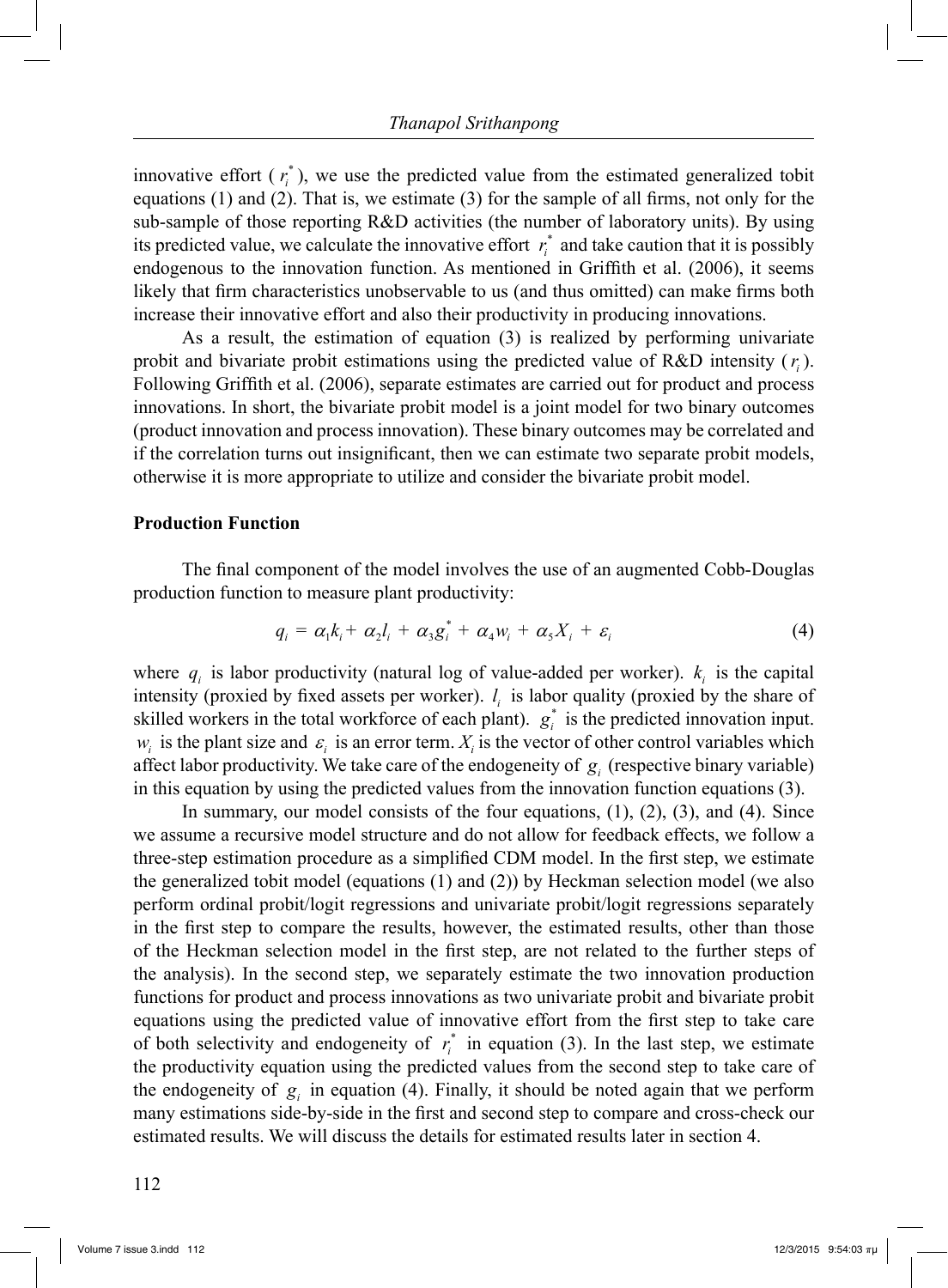# **3.2 Data and Variable Construction**

 Concerning the Thai data, there are three types of data sets which can be used in the micro-level analysis regarding the relationship between innovation, R&D and productivity for the manufacturing sector. First, comprehensive datasets and samples are available in the National Statistical Office's (NSO) Industrial Census for 1997 and 2007 (data collected in 1996 and 2006, respectively). To date, the 1997 and 2007 censuses are by far the most comprehensive data available in Thai manufacturing. However, the main disadvantage of this census data is that it is cross-sectional data, which limits its use for sophisticated research such as panel data and dynamic analysis. Second, another micro-level data set in Thai manufacturing can be found in the Manufacturing Industry Survey by the NSO. However, the Manufacturing Industry Survey does not provide enough information and variables necessary for our innovation analysis. Third, there is also the Innovation Survey conducted by the National Science and Technology Development Agency (NSTDA) of Thailand. However, these innovation surveys include relatively little information on firm characteristics, especially for non-innovative firms. This causes some problematic variable definitions and model specifications for empirical studies (Berger, 2010).

In our econometric investigation into the relationship between innovation, R&D, and productivity, we use the detailed data set at plant level from the 2007 Industrial Census of Thailand. This data set was collected by Thailand's National Statistical Office (NSO) which surveyed all establishments in 2006. The information is one of the most current plant-level data sets in Thailand. The original sample size consists of 73,931 observations, of which 71,154 observations are domestic plants (plants owned by domestic firms), and  $2,777$  observations are foreign plants (plants owned by foreign-owned firms)<sup>5</sup>. The census covers 34,625 establishments belonging to 127 four-digit industries of the International Standard Industrial Classification of All Economic Activities (ISIC Rev3.0). Due to missing information on some key variables, the census was cleaned up by deleting plants which had not responded to one or more of the key questions and those which had provided seemingly unrealistic information, such as negative value added and inputs used or total employment being less than one. As described in more detail in Kohpaiboon and Ramstetter (2008), there are some duplicated records in both the data from Manufacturing Surveys and the Industrial Census of Thailand, presumably because plants belonging to the same firm filled the questionnaire using the same records. The procedure followed to address this problem was to treat the records that report the same value of the seven key variables of interest in this study as one record<sup>6</sup>. Industries that are either to serve niches in the domestic market in

<sup>5</sup> In this study, if the foreign investment in a plant is reported, we consider the plant as foreign plant and if there is no report of foreign equity participation, we consider the plant to be domestic plant.

<sup>6</sup> See details in Ramstetter (2004). In addition, there are the near-duplicate records. A careful treatment to maximize the coverage of the sample is used as described in full detail in Ramstetter (2004).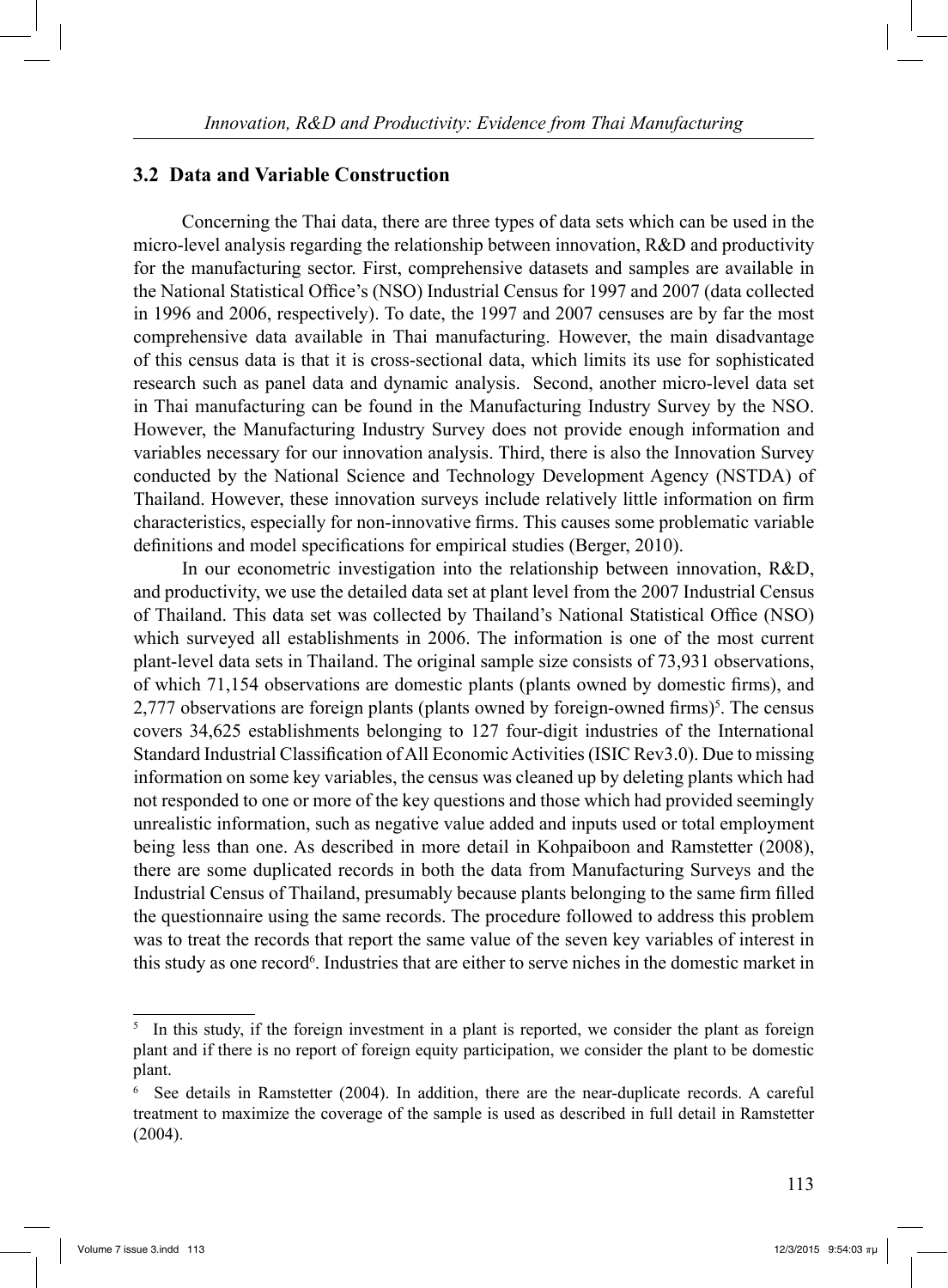the service sector or explicitly preserved for local enterprises are excluded7 . As a result, the final dataset contains 49,432 observations as shown in Table 4. Additionally, the pairwise correlation matrix of the key variables can be found in Table 5 as shown below.

| Variable                  | Unit                             | Obs   | Mean    | Std. Dev. | Min       | Max     |
|---------------------------|----------------------------------|-------|---------|-----------|-----------|---------|
| R&D Expense               | categorical (1 to 5)             | 1702  | 1.7086  | 0.9942    | 1.0000    | 5.0000  |
| Lab Number                | number of<br>laboratory units    | 1731  | 1.7163  | 1.5499    | 1.0000    | 20.0000 |
| Value-added per<br>worker | (ln) baht                        | 49432 | 11.1916 | 1.6783    | 2.5621    | 19.2820 |
| Capital Intensity         | (ln) baht                        | 49432 | 11.5081 | 1.8936    | 1.2217    | 20.2177 |
| Material Intensity        | (ln) baht                        | 49432 | 10.7221 | 2.1947    | $-5.4972$ | 20.1004 |
| Labor Quality             | (ln) share of skilled<br>workers | 49432 | 0.5970  | 0.1908    | 0.0000    | 0.6931  |
| Lab (Status)              | zero-one dummy                   | 49432 | 0.0350  | 0.1838    | 0.0000    | 1.0000  |
| Process Innovation        | zero-one dummy                   | 49432 | 0.0277  | 0.1640    | 0.0000    | 1.0000  |
| Product Innovation        | zero-one dummy                   | 49432 | 0.0314  | 0.1743    | 0.0000    | 1.0000  |
| Foreign                   | zero-one dummy                   | 49432 | 0.0391  | 0.1937    | 0.0000    | 1.0000  |
| Exporting                 | zero-one dummy                   | 49432 | 0.0781  | 0.2684    | 0.0000    | 1.0000  |
| Energy                    | zero-one dummy                   | 49432 | 0.0206  | 0.1419    | 0.0000    | 1.0000  |
| Waste                     | zero-one dummy                   | 49432 | 0.0197  | 0.1391    | 0.0000    | 1.0000  |
| Gov Aid                   | zero-one dummy                   | 49432 | 0.0460  | 0.2095    | 0.0000    | 1.0000  |
| <b>BOI</b>                | zero-one dummy                   | 49432 | 0.0678  | 0.2514    | 0.0000    | 1.0000  |
| Central                   | zero-one dummy                   | 49432 | 0.4388  | 0.4962    | 0.0000    | 1.0000  |
| State-Owned               | zero-one dummy                   | 49432 | 0.1605  | 0.3671    | 0.0000    | 1.0000  |
| Head Branch               | zero-one dummy                   | 49432 | 0.0703  | 0.2557    | 0.0000    | 1.0000  |
| <b>Size 2-50</b>          | zero-one dummy                   | 49432 | 0.8716  | 0.3345    | 0.0000    | 1.0000  |
| Size 51-100               | zero-one dummy                   | 49432 | 0.0511  | 0.2202    | 0.0000    | 1.0000  |
| Size 101-200              | zero-one dummy                   | 49432 | 0.0348  | 0.1832    | 0.0000    | 1.0000  |
| Size 201-500              | zero-one dummy                   | 49432 | 0.0268  | 0.1615    | 0.0000    | 1.0000  |
| Size 501-1000             | zero-one dummy                   | 49432 | 0.0095  | 0.0972    | 0.0000    | 1.0000  |

**Table 4: Statistical Summary of the Key Variables**

**Source:** Author's calculation

<sup>7</sup> See details in Kohpaiboon and Ramstetter (2008).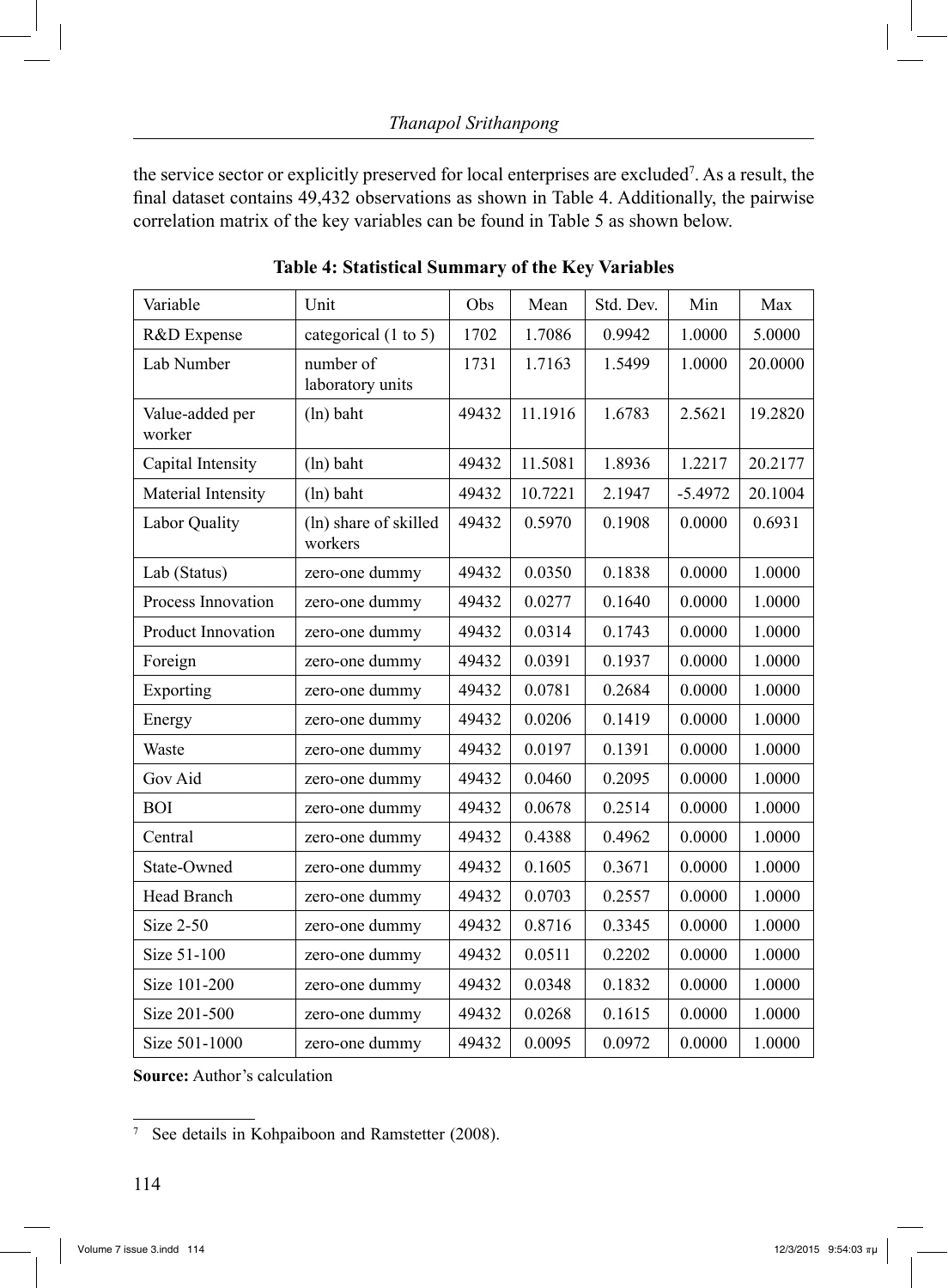| Correlation                        | R&DExpense | Lab Number                                                                                                                                   | <b>LnVAL</b> | ${\rm Ln} {\rm Kl}$ | LMI       | LnLQ      | Process  | Product  | Foreign  | Exporting | Energy   | Waste    | Gov Aid  | BOI |
|------------------------------------|------------|----------------------------------------------------------------------------------------------------------------------------------------------|--------------|---------------------|-----------|-----------|----------|----------|----------|-----------|----------|----------|----------|-----|
| R&DExpense                         |            |                                                                                                                                              |              |                     |           |           |          |          |          |           |          |          |          |     |
| Lab Number                         | $0.249*$   |                                                                                                                                              |              |                     |           |           |          |          |          |           |          |          |          |     |
| LnVAL                              | $0.257*$   | $0.078*$                                                                                                                                     |              |                     |           |           |          |          |          |           |          |          |          |     |
| LnKI                               | $0.223*$   | $0.063*$                                                                                                                                     | $0.551*$     |                     |           |           |          |          |          |           |          |          |          |     |
| <b>IMNI</b>                        | $0.217*$   | $0.055*$                                                                                                                                     | $0.740*$     | $0.434*$            |           |           |          |          |          |           |          |          |          |     |
| <b>LnLQ</b>                        | 0.028      | 0.021                                                                                                                                        | $-0.069*$    | $0.119*$            | $-0.102*$ |           |          |          |          |           |          |          |          |     |
| Process                            | $0.088*$   | $0.076*$                                                                                                                                     | $0.191*$     | $0.121*$            | $0.164*$  | $-0.041*$ |          |          |          |           |          |          |          |     |
| Product                            | $0.090*$   | $0.049*$                                                                                                                                     | $0.200*$     | $0.124*$            | $0.175*$  | $-0.052*$ | $0.678*$ |          |          |           |          |          |          |     |
| Foreign                            | $0.050*$   | 0.045                                                                                                                                        | $0.257*$     | $0.163*$            | $0.228*$  | $-0.040*$ | $0.154*$ | $0.164*$ |          |           |          |          |          |     |
| Exporting                          | $0.135*$   | $0.054*$                                                                                                                                     | $0.323*$     | $0.180*$            | $0.295*$  | $-0.074*$ | $0.246*$ | $0.263*$ | $0.447*$ |           |          |          |          |     |
| Energy                             | $0.068*$   | $0.072*$                                                                                                                                     | $0.170*$     | $0.110*$            | $0.145*$  | $-0.039*$ | $0.646*$ | $0.661*$ | $0.152*$ | $0.219*$  |          |          |          |     |
| Waste                              | 0.037      | $0.064*$                                                                                                                                     | $0.165*$     | $0.108*$            | $0.143*$  | $-0.040*$ | $0.648*$ | $0.662*$ | $0.148*$ | $0.209*$  | $0.798*$ |          |          |     |
| GovAid                             | $0.112*$   | 0.047                                                                                                                                        | $0.222*$     | $0.112*$            | $0.207*$  | $-0.093*$ | $0.247*$ | $0.287*$ | $0.198*$ | $0.317*$  | $0.234*$ | $0.233*$ |          |     |
| BOI                                | $0.151*$   | $0.050*$                                                                                                                                     | $0.310*$     | $0.180*$            | $0.284*$  | $-0.073*$ | $0.242*$ | $0.251*$ | $0.458*$ | $0.913*$  | $0.216*$ | $0.202*$ | $0.321*$ |     |
| Intensity, $LQ = L$ abor Quality). |            | Notes: All correlation coefficients are significant at the 5% level or better (VAL=Value-Added per worker, KI=Capital Intensity, MI=Naterial |              |                     |           |           |          |          |          |           |          |          |          |     |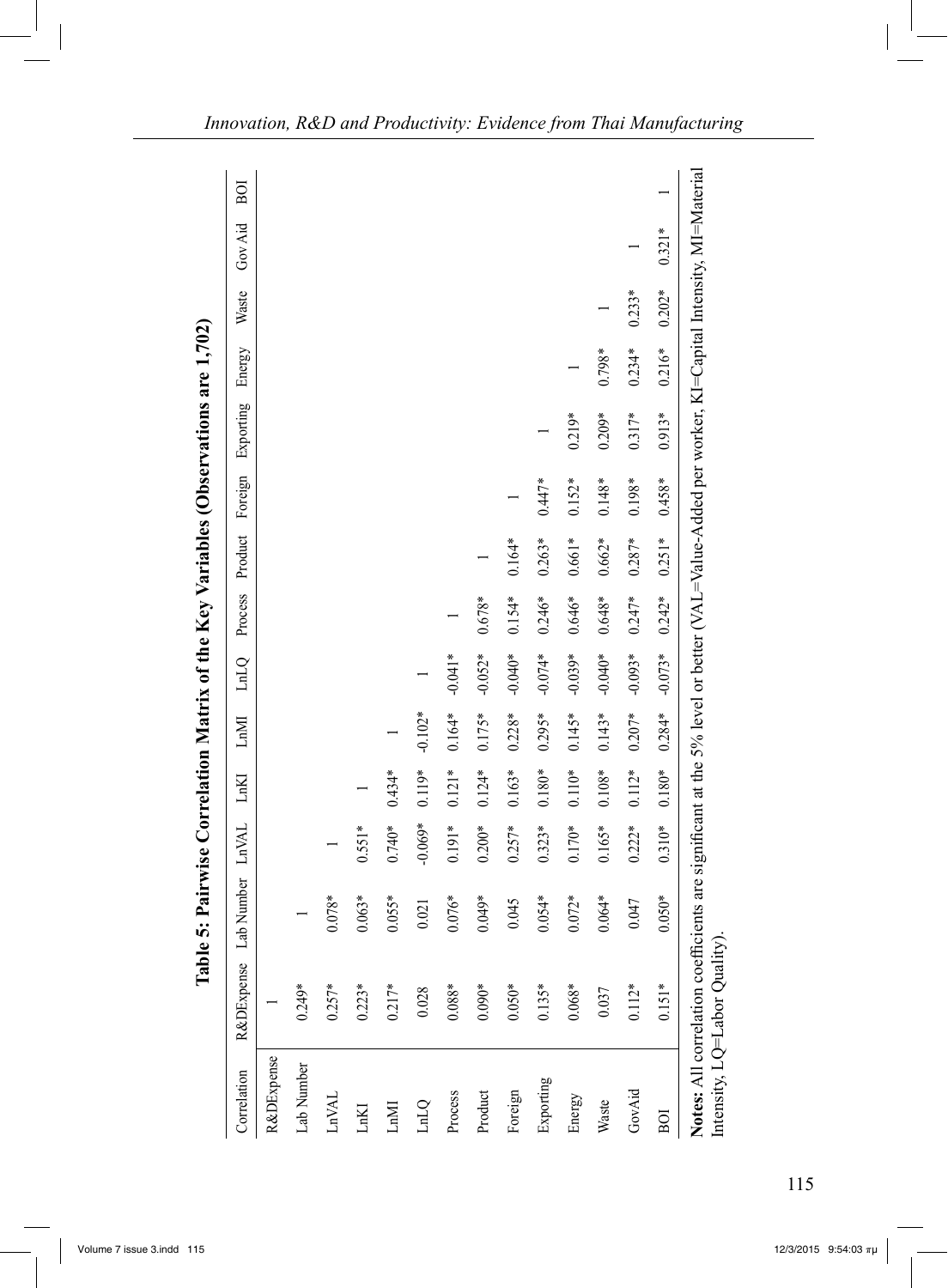Given the nature of data availability in this study, although the more preferred panel data choice is desirable, the two industrial censuses (1997 and 2007) provide inconsistent establishment identification numbers. As a result, it is difficult to utilize both data sets and leads to difficulties in creating complete panel data. This lack of complete panel data in many developing countries, including Thailand, is one of the main reasons there have been so few comprehensive studies using firm-level analysis.

 Next, the explanation of key variables used in our analysis can be described in detail as follows (see Table 4 for the statistical summary of key variables used in the analysis).

#### **Knowledge/Innovation**

 *R&D Intensity*: R&D laboratory expenditure (as a categorical unit ranging from 1 to 5) and the number of laboratory units in a plant (in nominal unit)

 *Process Innovation*: Dummy variable, which takes the value 1 if a plant reports having introduced new or significantly improved its production technology

 *Product Innovation*: Dummy variable, which takes the value 1 if a plant reports having introduced new or significantly developed its product

 *Labor Productivity*: Value added per worker of a plant

 *Capital Intensity*: The ratio of fixed assets to total number of employees in each plant (average physical capital stock per worker)

 *Material Intensity*: Material input intensity, defined as the ratio of raw material input purchases of each plant to total number of workers in that plant

 *Labor Quality*: The share of skilled workers in the total workforce of each plant (both male and female skilled operatives and non-production workers). The actual number of supervisors and management workers are not available in the census. Therefore, the number of non-production workers reported would also include administrative staff.

## **Public Support**

 *Government Aid*: Dummy variable, which takes the value 1 if a plant receives or demands financial support or aid from government agencies for innovation projects.

 *BOI*: Dummy variable for the Thai Board of Investment - the investment promotion status of a plant (equal to 1 if a plant is investment-promoted, and zero otherwise). The plant receives tax incentives or non-tax incentives or other investment benefits from BOI under the Investment Promotion Act of Thailand. Recent policies to promote R&D activity in Thailand are principally implemented through the Broad of Investment.

## **Demand Pull**

 *Energy Saving*: Dummy variable, which takes the value 1 if a plant reports having implemented an energy saving system

*Waste Management*: Dummy variable, which takes the value 1 if a plant reports having implemented an improved waste management system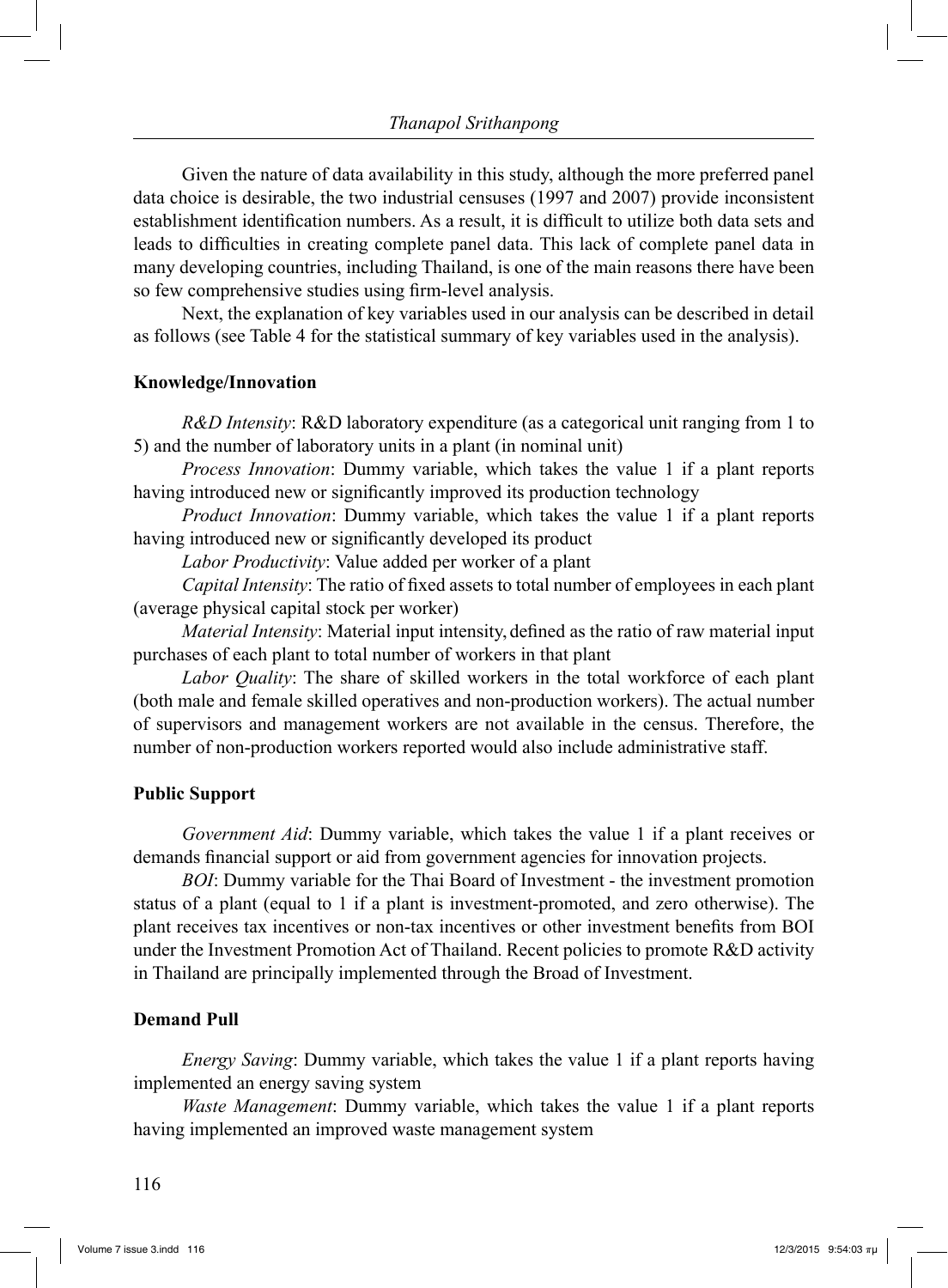## **Region and Form of Organization**

 *Central*: Central area dummy (equal to 1 if plants are in the central area - Bangkok and the central region of Thailand, and zero otherwise)

*Head Branch*: Form of economic organization dummy (equal to 1 if these are plants belonging to multiple-unit plants, and zero if they are Single Unit type - plants belonging to single-unit or stand-alone plants)

*State-Owned*: Form of legal organization dummy (equal to 1 if plants are stateowned, and zero if they are private enterprises)

# **Other**

 *Foreign Ownership*: Dummy variable, which takes the value 1 if a plant is a foreign plant, and zero if the plant is a domestic plant

*Size*: Set of size dummy variables according to a plant's number of employees. Categories are 2-50, 51-100, 101–200, 201–500, and 501-1,000 employees.

 *Industry*: Set of industry dummies according to the plant's main business activity

# **4. Empirical Results**

 Before reviewing and interpreting the estimated results, we point to an important caveat of our study in that we only have cross-sectional data for the analysis and that most of the factors we consider may be simultaneously determined. Therefore, we need to take great care in interpreting our results. Although the panel data analysis is more preferred, it is impossible to obtain the complete set of data at the time of this study. In addition, the data on innovation and innovative indicators is rather scarce for the Thai case, making it even harder to utilize the data from other sources. Additionally, since the analysis from the Innovation Survey of Thailand has already been explored in previous studies, our estimation here would better contribute to the literature on the subject when applying other methods with a newer dataset from the Industrial Census, which has a direct focus on the relationship between innovation, R&D, and productivity in Thai manufacturing. The results of our analysis can be divided into three sections as shown below.

# **4.1 Research Activity and R&D Intensity Function**

 We start this section by considering estimates of the determinants of whether or not plants undertake R&D and if so, how much R&D they conduct. As noted before, we use both R&D expenditure (in categorical unit) and the number of laboratory units (in nominal unit) as the dependent variable in equation (1) and (2). The estimated results of the research equation for the case of R&D expenditure (dependent variable) being a categorical unit are shown in Table 6 to provide initial evidence. Later, the main results in our analysis will be thoroughly explained from Table 7.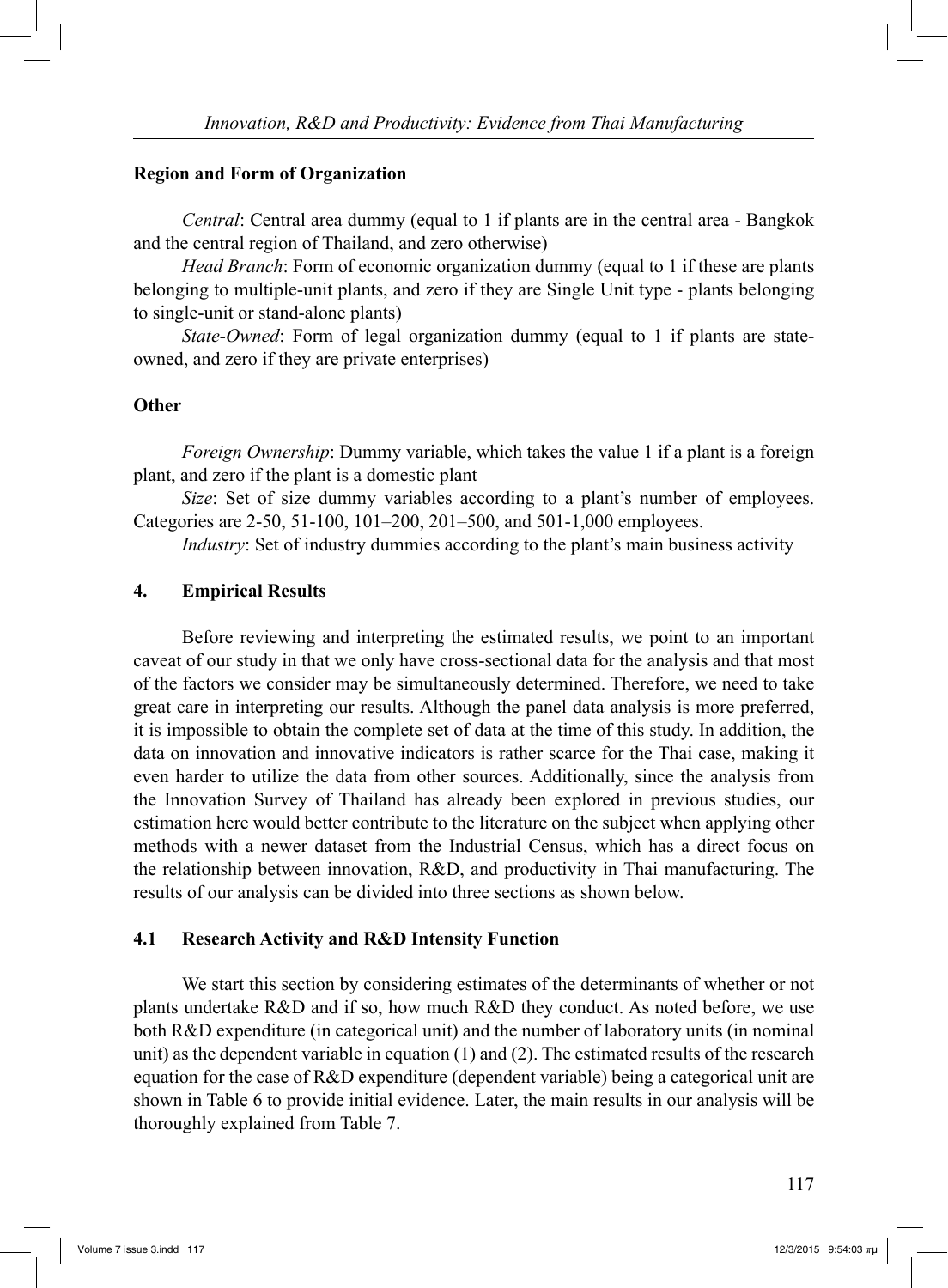| R&D Expenditure            | Ordinal Probit |                |             | Ordinal Logit |
|----------------------------|----------------|----------------|-------------|---------------|
| (Categorical Unit: 1 to 5) | (1)            | (2)            | (3)         | (4)           |
| Foreign                    | $-0.0128$      | 0.0515         | $-0.0164$   | 0.0928        |
|                            | $(-0.19)$      | (0.72)         | $(-0.14)$   | (0.75)        |
| Exporting                  | $-0.134$       | $-0.197$       | $-0.204$    | $-0.340$      |
|                            | $(-0.88)$      | $(-1.24)$      | $(-0.75)$   | $(-1.17)$     |
| Energy                     | 0.135          | $0.184*$       | 0.247       | $0.328*$      |
|                            | (1.51)         | (2.08)         | (1.55)      | (2.08)        |
| R&D Expenditure            |                | Ordinal Probit |             | Ordinal Logit |
| (Categorical Unit: 1 to 5) | (1)            | (2)            | (3)         | (4)           |
| Waste                      | $-0.0702$      | $-0.149$       | $-0.124$    | $-0.249$      |
|                            | $(-0.78)$      | $(-1.65)$      | $(-0.77)$   | $(-1.53)$     |
| Gov Aid                    | $0.237***$     | $0.206***$     | $0.392***$  | $0.347***$    |
|                            | (4.00)         | (3.44)         | (3.85)      | (3.34)        |
| <b>BOI</b>                 | 0.262          | 0.293          | 0.408       | 0.487         |
|                            | (1.71)         | (1.84)         | (1.49)      | (1.68)        |
| Central                    | $0.293***$     | $0.275***$     | $0.476***$  | $0.478**$     |
|                            | (3.84)         | (3.29)         | (3.61)      | (3.29)        |
| State-Owned                | 0.418          | 0.461          | 0.733       | 0.793         |
|                            | (1.46)         | (1.55)         | (1.44)      | (1.49)        |
| Head Branch                | $0.193**$      | $0.154*$       | $0.328**$   | $0.254*$      |
|                            | (3.28)         | (2.53)         | (3.22)      | (2.42)        |
| Size 2-50                  | $-1.100***$    | $-1.407***$    | $-1.801***$ | $-2.376***$   |
|                            | $(-7.89)$      | $(-9.51)$      | $(-7.31)$   | $(-9.09)$     |
| Size 51-100                | $-0.936***$    | $-1.138***$    | $-1.538***$ | $-1.904***$   |
|                            | $(-7.38)$      | $(-8.68)$      | $(-6.79)$   | $(-8.19)$     |
| Size 101-200               | $-0.751***$    | $-0.926***$    | $-1.228***$ | $-1.537***$   |
|                            | $(-6.27)$      | $(-7.58)$      | $(-5.76)$   | $(-7.04)$     |
| Size 201-500               | $-0.513***$    | $-0.617***$    | $-0.837***$ | $-1.021***$   |
|                            | $(-4.40)$      | $(-5.27)$      | $(-4.03)$   | $(-4.92)$     |
| Food                       |                | $0.302***$     |             | $0.584***$    |
|                            |                | (3.36)         |             | (3.70)        |

# **Table 6: Research Equation - R&D Expenditure (Coefficients)**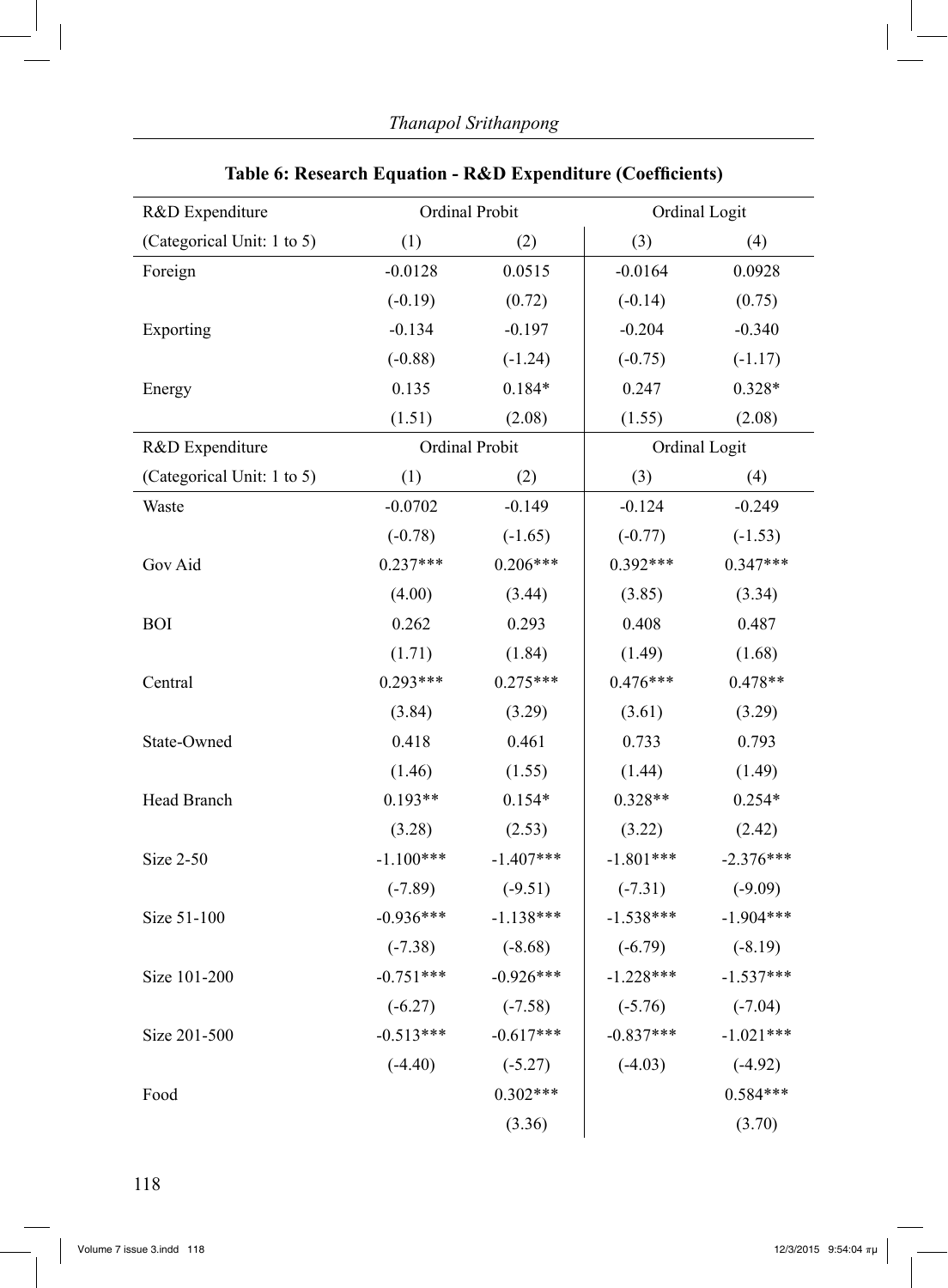| Textiles                   |        | $-0.101$   |        | $-0.197$   |
|----------------------------|--------|------------|--------|------------|
|                            |        | $(-0.66)$  |        | $(-0.74)$  |
| Apparel                    |        | $-0.199$   |        | $-0.392$   |
|                            |        | $(-0.64)$  |        | $(-0.74)$  |
| Wood                       |        | $0.770*$   |        | 1.340      |
|                            |        | (2.06)     |        | (1.83)     |
| Chemicals                  |        | $0.681***$ |        | $1.214***$ |
|                            |        | (7.14)     |        | (7.21)     |
| <b>Rubber and Plastics</b> |        | $-0.107$   |        | $-0.171$   |
|                            |        | $(-0.92)$  |        | $(-0.86)$  |
| Non-metallic               |        | 0.00475    |        | 0.0328     |
|                            |        | (0.03)     |        | (0.13)     |
| Basic metals               |        | $-0.152$   |        | $-0.305$   |
|                            |        | $(-0.80)$  |        | $(-0.91)$  |
| Observations               | 1702   | 1702       | 1702   | 1702       |
| Pseudo R2                  | 0.0514 | 0.0759     | 0.0472 | 0.0742     |

**Source:** Author's calculation

**Notes:** Robust t-statistics in parentheses and \*\*\*, \*\*, \* indicates a statistical significance at 1, 5, 10 percent, respectively.

 First, the results of our research equation, estimated by using the ordinal probit (and ordinal logit) model provide first insight regarding the relationship between R&D expenditure and determinant variables. From Table 6, the positive coefficients of *Gov Aid* (government aid) mean that the likelihood of plants' R&D expenditure increases with public financial support from the government. Moreover, plants in the central region of the country and plants, categorized as Head Branch type, have higher propensity to engage in R&D. Plant size is positively correlated with R&D expenditure and indicates a significant positive effect on the probability to perform R&D. The majority of plants in Thailand are small in terms of employees. As a result, for the Thai manufacturing sector, smaller plants have lower propensity to engage in  $R&D$ . In addition, plants in the food production industry (Industry division 15) and the chemical production industry (Industry division 24) are also more likely to invest in R&D. Importantly, from Table 6, we can conclude that being large plants, plants in the central region, and plants demanding government funding increases the probability of engaging in R&D.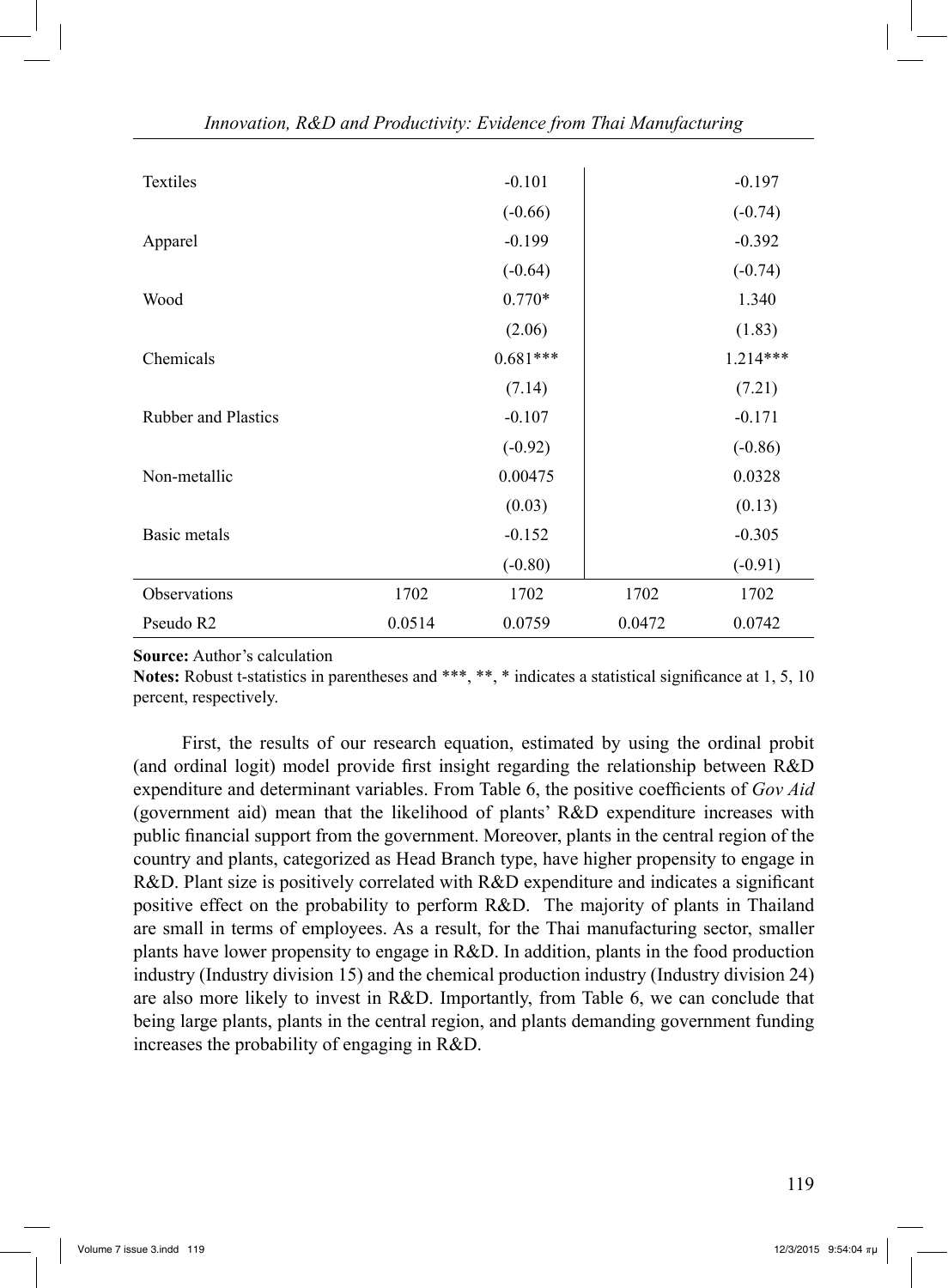| Lab/Lab Number      | Probit         | Logit          |            | Heckman        |
|---------------------|----------------|----------------|------------|----------------|
|                     | (1)            | (2)            | $(3)$ Main | (4) Select     |
| Foreign             | 0.000765       | 0.000412       | 0.134      | 0.00130        |
|                     | (1.45)         | (0.93)         | (1.35)     | (1.72)         |
| Exporting           | 0.00201        | 0.00185        | 0.0304     | 0.00277        |
|                     | (1.61)         | (1.66)         | (0.15)     | (1.44)         |
| Energy              | $0.0116**$     | $0.00826***$   | 0.0373     | $0.0173**$     |
|                     | (3.28)         | (3.45)         | (0.32)     | (2.93)         |
| Waste               | $0.0108**$     | $0.00789***$   | $-0.146$   | $0.0134**$     |
|                     | (3.17)         | (3.37)         | $(-1.24)$  | (2.66)         |
| Gov Aid             | $0.0431***$    | $0.0262***$    | $-0.216**$ | $0.0594***$    |
|                     | (9.23)         | (9.08)         | $(-2.58)$  | (6.58)         |
| <b>BOI</b>          | 0.00233        | 0.00198        | $-0.0807$  | 0.00252        |
|                     | (1.71)         | (1.72)         | $(-0.41)$  | (1.34)         |
| Central             | $0.00182***$   | $0.00173***$   | 0.0156     | $0.00234***$   |
|                     | (4.63)         | (4.40)         | (0.19)     | (4.27)         |
| State-Owned         | $-0.00325***$  | $-0.00413***$  | 1.679*     | $-0.00263***$  |
|                     | $(-9.48)$      | $(-10.58)$     | (2.17)     | $(-5.16)$      |
| Head Branch         | $0.00338***$   | $0.00274***$   | 0.0450     | $0.00458***$   |
|                     | (4.64)         | (4.99)         | (0.59)     | (4.14)         |
| Food                | $0.00639***$   | $0.00640***$   | $-0.0839$  | $0.00809***$   |
|                     | (6.82)         | (7.69)         | $(-0.84)$  | (4.90)         |
| Textiles            | 0.000702       | 0.000601       | 0.193      | 0.00139        |
|                     | (0.93)         | (0.84)         | (1.22)     | (1.27)         |
| Apparel             | $-0.00256***$  | $-0.00317***$  | 0.0217     | $-0.00299$ *** |
|                     | $(-8.88)$      | $(-9.58)$      | (0.08)     | $(-5.39)$      |
| Wood                | $-0.00223$ *** | $-0.00300$ *** | 0.212      | $-0.00252***$  |
|                     | $(-6.61)$      | $(-7.02)$      | (0.98)     | $(-4.45)$      |
| Lab/Lab Number      | Probit         | Logit          |            | Heckman        |
|                     | (1)            | (2)            | $(3)$ Main | (4) Select     |
| Chemicals           | $0.0330***$    | $0.0248***$    | $0.312*$   | $0.0634***$    |
|                     | (6.59)         | (6.65)         | (2.21)     | (5.42)         |
| Rubber and Plastics | $0.00261**$    | $0.00273**$    | $-0.0714$  | $0.00317*$     |
|                     | (2.72)         | (3.26)         | $(-0.60)$  | (2.34)         |

# **Table 7: Research Equation: Laboratory Unit (Marginal Effects)**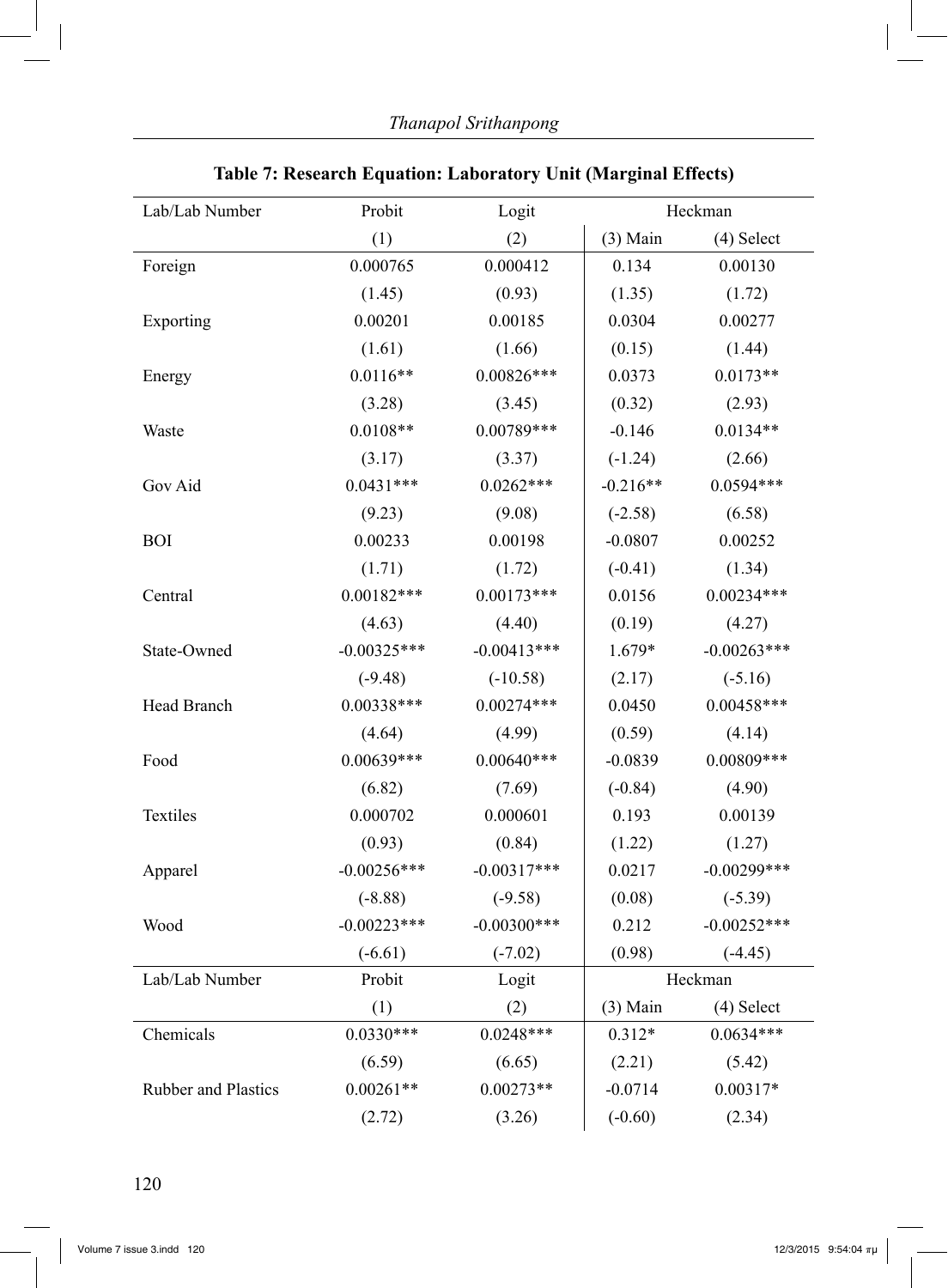| Non-metallic | $0.00347**$   | $0.00347***$  | 0.0300    | $0.00488*$     |
|--------------|---------------|---------------|-----------|----------------|
|              | (3.24)        | (3.52)        | (0.18)    | (2.51)         |
| Basic metals | $-0.00127**$  | $-0.00153**$  | $-0.121$  | $-0.00170**$   |
|              | $(-2.99)$     | $(-3.15)$     | $(-0.82)$ | $(-3.16)$      |
| Furniture    | $-0.00234***$ | $-0.00295***$ | 0.311     | $-0.00257***$  |
|              | $(-7.76)$     | $(-8.38)$     | (1.40)    | $(-4.63)$      |
| Size $2-50$  | $-0.0535***$  | $-0.0451***$  |           | $-0.102***$    |
|              | $(-5.25)$     | $(-5.58)$     |           | $(-4.40)$      |
| Size 51-100  | $-0.00195***$ | $-0.00224***$ |           | $-0.00252***$  |
|              | $(-6.29)$     | $(-6.11)$     |           | $(-5.21)$      |
| Size 101-200 | $-0.00151***$ | $-0.00170***$ |           | $-0.00207$ *** |
|              | $(-4.18)$     | $(-4.07)$     |           | $(-4.46)$      |
| Size 201-500 | $-0.000690$   | $-0.000835$   |           | $-0.00125*$    |
|              | $(-1.25)$     | $(-1.53)$     |           | $(-2.14)$      |
| Observations | 49432         | 49432         |           | 49432          |

#### **Source:** Author's calculation

**Notes:** Robust t-statistics in parentheses and \*\*\*, \*\*, \* indicates a statistical significance at 1, 5, 10 percent, respectively.

 Second, the results from the research equation using the Heckman selection method provide further insight on both the decision to undertake R&D (by having laboratory units in a plant) and the intensity of  $R&D$ . In Table 7, we estimate the research equation by probit, logit, and Heckman selection models to compare our results. We can observe that the sign of the estimates (marginal effects) is the same with the results only differing in magnitude. However, we will only consider the results from the Heckman selection model for our research equation, with the dependent variable being the number of laboratory units, as our benchmark results. The estimated results suggest that the plant's decision to undertake R&D is positively influenced by energy saving status, waste management status, government aid, and central region status. Specifically, the marginal effect for government aid (*Gov Aid*) is relatively large. Plant size appears to positively affect the decision to undertake R&D, with bigger plants having more and smaller plants having less probability to engage in R&D activities. Larger plants, which may have more stable funding access, are likely to afford R&D investment as opposed to smaller plants (Jongwanich and Kohpaiboon, 2011). For this reason, as confirmed by our estimated results in Table 6 and Table 7, smaller plants are less likely to engage in R&D (the magnitude of coefficients is larger as the firm size is smaller). It is interesting to note that state-owned plants (in terms of legal organization) are less likely to invest in R&D while plants that are Head Branch type (in terms of economic organization) are more likely to engage in R&D. Furthermore, the BOI and export status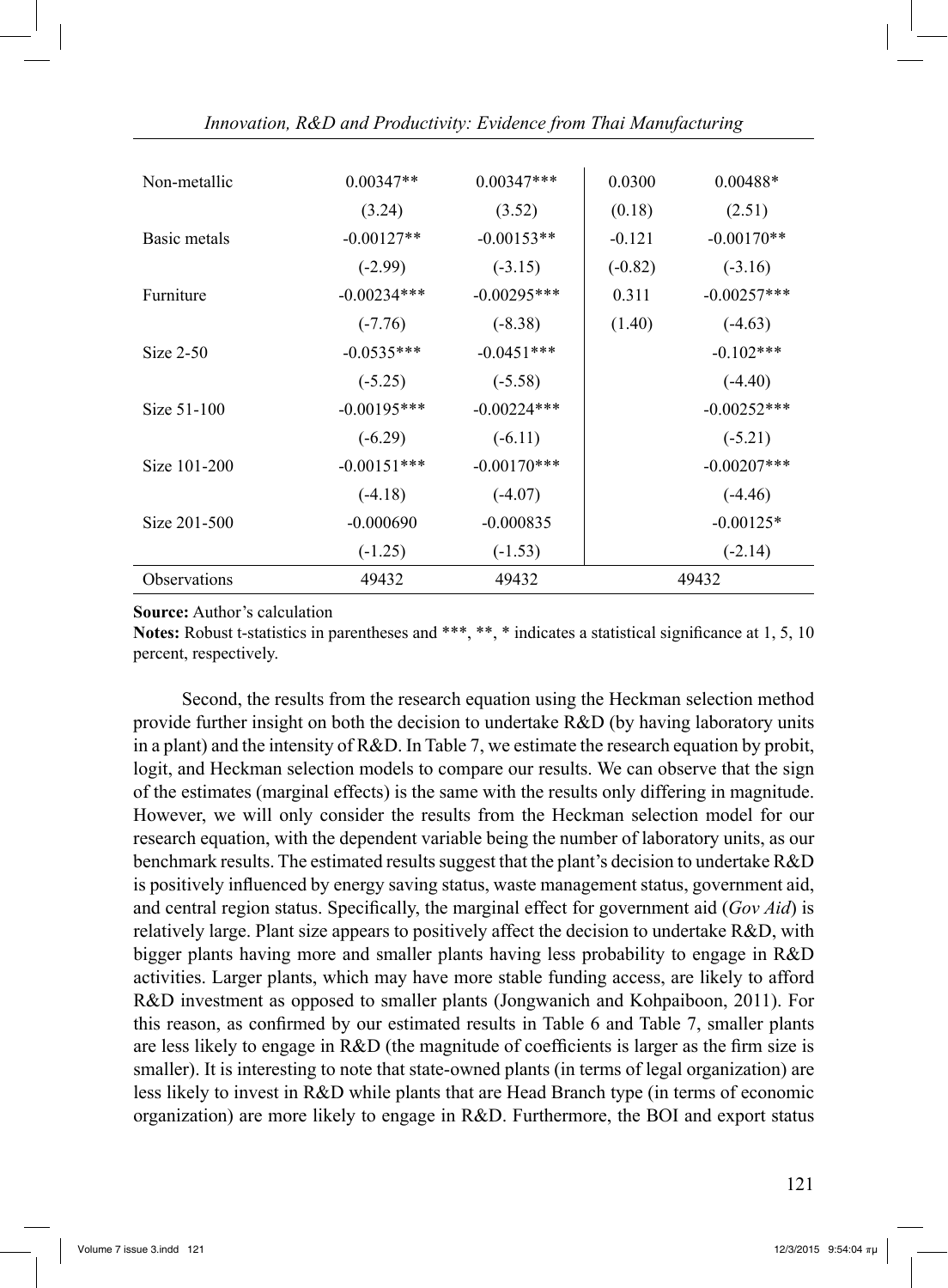of a plant appears to weakly affect the propensity of a plant in conducting  $R&D$ . Finally, we find that being a foreign plant is not related to greater engagement in R&D activities. Moreover, the estimated results from Table 7 reveal that plants in some industries are more likely to engage in R&D activities; namely, plants in the food production (Industry division 15), chemical production (Industry division 24), rubber and plastic production (Industry division 25), and non-metallic mineral production industries (Industry division 26). Conversely, plants in the following industries have less probability to undertake R&D: apparel (Industry division 18), wood production (Industry division 20), metal production (Industry division 28), and furniture (Industry division 36). In summary, from Table 6 and Table 7, in terms of industry, it is found that almost all industries are more likely to carry out R&D than the textiles industry; especially the chemical industry which has a relatively high marginal effect. These results are in line with the previous study by Berger (2010).

## **4.2 Innovation Function**

 We next consider the results of the innovation equation in Table 8 and Table 9. These empirical results provide us with an idea of important determinants for the propensity to innovate in both product innovation and process innovation.

|            |               | Univariate Probit |               | <b>Bivariate Probit</b> |
|------------|---------------|-------------------|---------------|-------------------------|
|            | $(1)$ Process | $(2)$ Product     | $(3)$ Process | (4) Product             |
|            | Innovation    | Innovation        | Innovation    | Innovation              |
| Lab Number | $-0.0145**$   | $-0.00164$        | $0.007**$     | $0.067***$              |
|            | $(-3.25)$     | $(-0.40)$         | (3.20)        | (6.69)                  |
| Foreign    | 0.00172       | 0.000274          | 0.001         | 0.001                   |
|            | (1.04)        | (0.20)            | $(-0.04)$     | $(-0.07)$               |
| Exporting  | $0.0101*$     | $0.0176***$       | 0.004         | $0.014***$              |
|            | (2.43)        | (3.52)            | (1.57)        | (3.49)                  |
| Energy     | $0.148***$    | $0.173***$        | $0.054***$    | $0.079***$              |
|            | (7.69)        | (7.83)            | (6.03)        | (6.03)                  |
| Waste      | $0.119***$    | $0.159***$        | $0.055***$    | $0.071***$              |
|            | (6.48)        | (6.98)            | (5.84)        | (5.68)                  |
| GovAid     | 0.00284       | $0.0154***$       | 0.001         | $0.001*$                |
|            | (1.43)        | (4.19)            | (1.15)        | (1.83)                  |
| <b>BOI</b> | $-0.000211$   | $-0.00289*$       | 0.001         | $-0.003***$             |
|            | $(-0.10)$     | $(-2.31)$         | (0.69)        | $(-4.21)$               |

**Table 8: Innovation Equation (Marginal Effects)**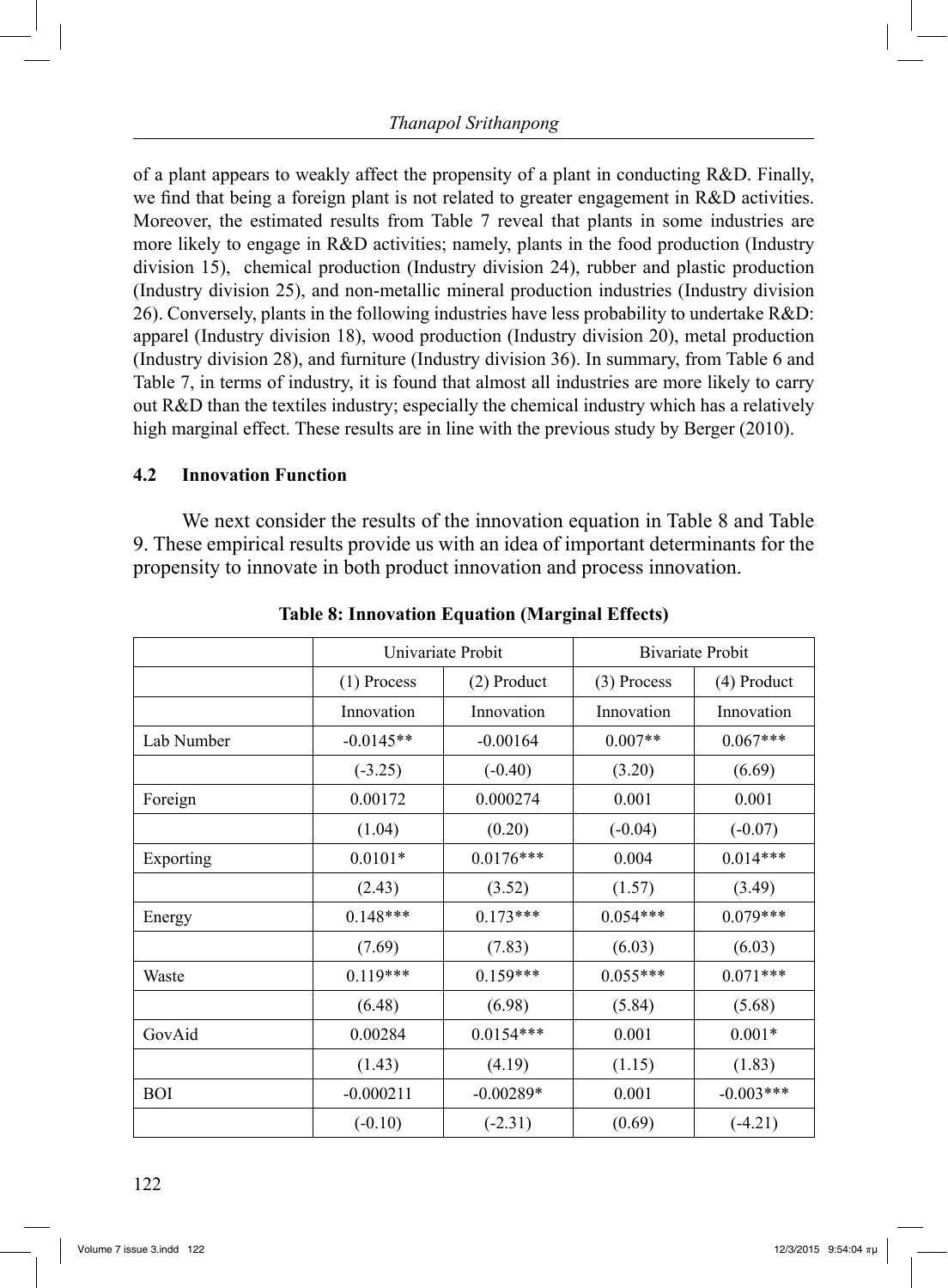| Central             | $0.00291***$  | $0.00665***$      | 0.001       | $0.004***$              |
|---------------------|---------------|-------------------|-------------|-------------------------|
|                     |               |                   |             |                         |
|                     | (3.47)        | (7.78)            | (1.42)      | (6.71)                  |
| State-Owned         | 0.0312        | $-0.00488$        | $-0.004***$ | $-0.004***$             |
|                     | (1.16)        | $(-1.19)$         | $(-6.22)$   | $(-5.88)$               |
| Head Branch         | $0.0103***$   | $0.00463**$       | $0.006***$  | 0.001                   |
|                     | (5.09)        | (3.23)            | (4.48)      | (0.96)                  |
| Food                | $-0.000657$   | $0.00350*$        | $-0.001$    | 0.001                   |
|                     | $(-0.56)$     | (2.38)            | $(-0.79)$   | (1.23)                  |
|                     |               | Univariate Probit |             | <b>Bivariate Probit</b> |
|                     | $(1)$ Process | (2) Product       | (3) Process | (4) Product             |
|                     | Innovation    | Innovation        | Innovation  | Innovation              |
| Textiles            | $-0.00102$    | 0.000565          | $-0.003**$  | 0.000                   |
|                     | $(-0.67)$     | (0.36)            | $(-3.51)$   | (0.27)                  |
| Apparel             | $-0.00533***$ | $-0.00356***$     | $-0.004***$ | $-0.001$                |
|                     | $(-6.67)$     | $(-3.63)$         | $(-6.24)$   | $(-0.72)$               |
| Wood                | $-0.000988$   | $-0.00433***$     | $-0.002*$   | $-0.003***$             |
|                     | $(-0.60)$     | $(-3.96)$         | $(-1.8)$    | $(-3.22)$               |
| Chemicals           | $0.0230***$   | $0.0362***$       | 0.003       | $0.014***$              |
|                     | (4.19)        | (5.50)            | (1.75)      | (4.41)                  |
| Rubber and Plastics | $-0.00118$    | 0.000839          | $-0.001$    | 0.000                   |
|                     | $(-0.84)$     | (0.50)            | $(-1.27)$   | (0.28)                  |
| Non-metallics       | 0.000312      | $0.00315*$        | $-0.002*$   | 0.002                   |
|                     | (0.24)        | (1.96)            | $(-2.92)$   | (1.29)                  |
| Basic metals        | $-0.00435***$ | $-0.00340**$      | $-0.003***$ | $-0.002**$              |
|                     | $(-4.59)$     | $(-3.19)$         | $(-4.25)$   | $(-2.67)$               |
| <b>Size 2-50</b>    | $-0.00776$    | $-0.0123*$        | $-0.002$    | $-0.001$                |
|                     | $(-1.71)$     | $(-2.11)$         | $(-0.96)$   | $(-0.49)$               |
| Size 51-100         | 0.00203       | 0.000890          | 0.003       | 0.004                   |
|                     | (0.63)        | (0.30)            | (1.06)      | (1.18)                  |
| Observations        | 49432         | 49432             | 49432       | 49432                   |

**Source:** Author's calculation

**Notes:** Robust t-statistics in parentheses and \*\*\*, \*\*, \* indicates a statistical significance at 1, 5, 10 percent, respectively. Dummy variables: Size 101-200 and Size 201-500 are statistically insignificant and omitted to save space.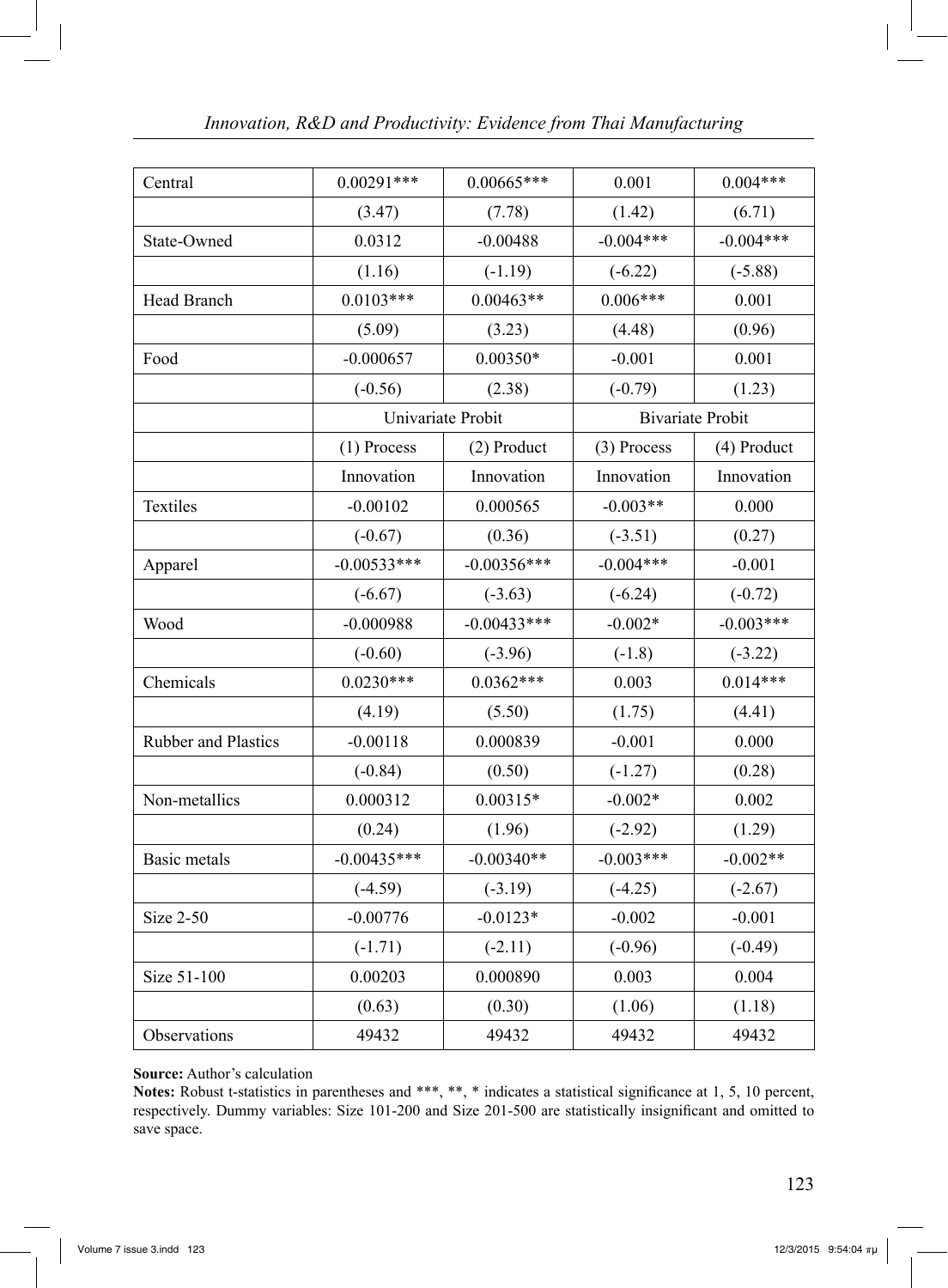|                       |               | Univariate Probit |             | Bivariate Probit |
|-----------------------|---------------|-------------------|-------------|------------------|
|                       | $(1)$ Process | $(2)$ Product     | (3) Process | $(4)$ Product    |
|                       | Innovation    | Innovation        | Innovation  | Innovation       |
| Lab Number            | $-0.730**$    | $-0.0882$         | $0.530**$   | $1.104***$       |
|                       | $(-3.27)$     | $(-0.40)$         | (3.40)      | (9.43)           |
| Other                 | Omitted       | Omitted           | Omitted     | Omitted          |
| Independent           | (Same with    | (Same with        | (Same with  | (Same with       |
| Variables             | Table 8)      | Table 8)          | Table 8)    | Table 8)         |
| <b>Observations</b>   | 49432         | 49432             | rho         | $0.875***$       |
| Pseudo R <sub>2</sub> | 0.5222        | 0.5567            |             | (24.73)          |

**Table 9: Innovation Equation (Coefficients)**

**Source:** Author's calculation

Notes: Robust t-statistics in parentheses and \*\*\*, \*\*, \* indicates a statistical significance at 1, 5, 10 percent, respectively.

 From Table 8, most of independent variables are statistically significant. We can see that exporting plants, plants with energy saving and waste management systems, plants that receive or demand public financial support, plants in the central region, and plants which are categorized in terms of economic organization as Head Branch type are more likely to be innovative. More importantly, comparing Table 8 and Table 9, the variable *Lab Number* (the number of labs reported in a plant), which is a proxy for R&D expenditure, negatively relates to process innovation in the univariate probit model. As stated in Berger (2010), international competitive advantage for Thai plants is based on (labor) cost advantages and not (as in most of OECD countries) on innovative products. For this reason, it is not surprising that we might observe a negative and/or insignificant relationship between innovation indicators (process and product innovation) and the number of laboratory units (R&D expenditure), especially for process innovation, where we find a strong and negative relationship. However, if we consider the bivariate probit model instead, we find that *Lab Number* is positively related with both process and product innovation. Because the bivariate model estimates decisions that are interrelated, and the estimated results may differ if the two decisions (process and product innovation) are indeed interrelated. Another explanation for the negative sign for *Lab Number* might be that the number of labs may be not suitable for R&D input proxy for the Thai case. However, we can see in the correlation matrix in Table 5 that *Lab Number* has a positive correlation with both product innovation and process innovation (and also categorical R&D expense). As a result, from this section on, we will compare the estimated results from both the univariate probit model and the bivariate model. Although the correlation coefficient of binary outcomes in the bivariate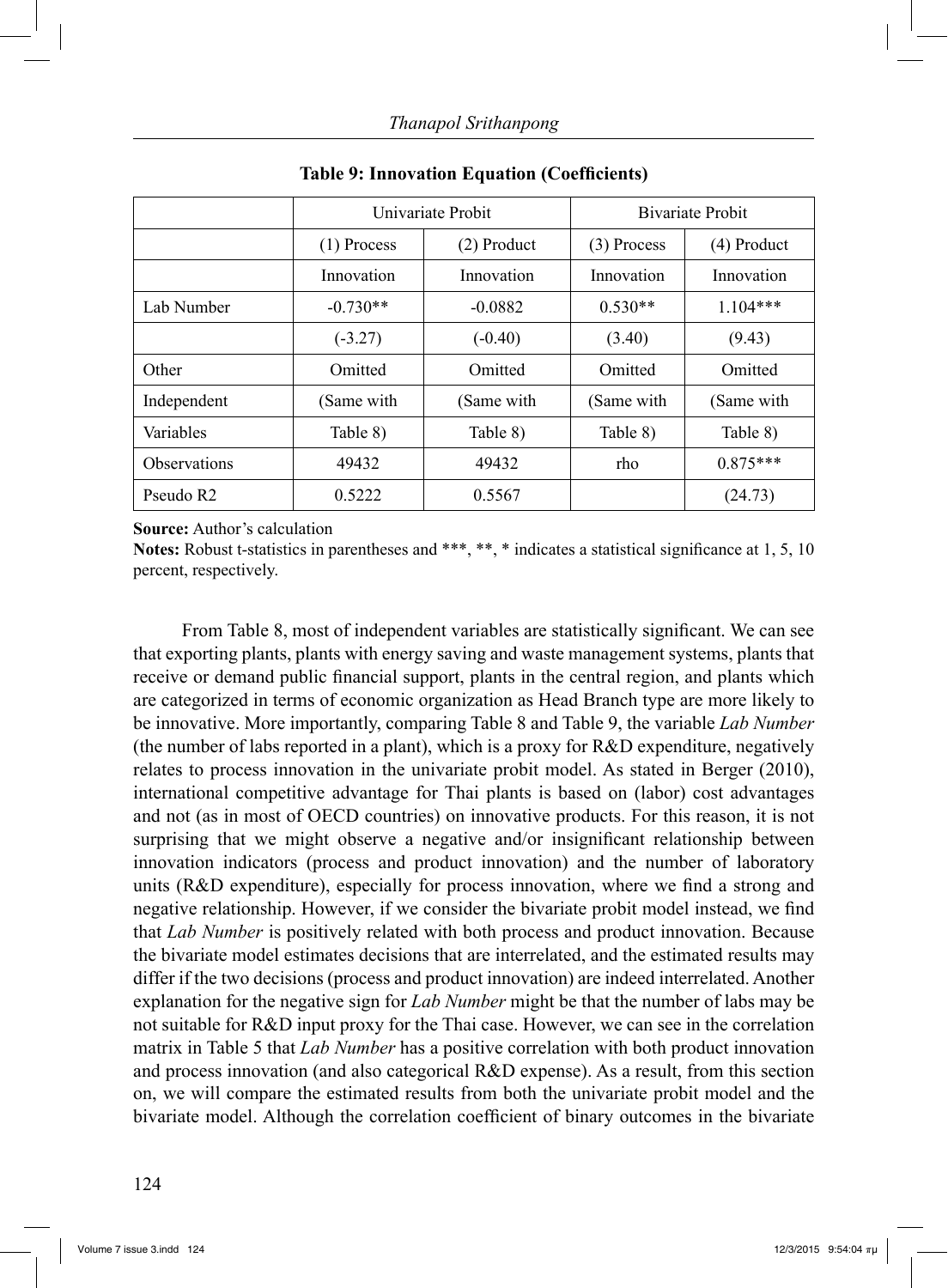model (rho) in Table 9 is statistically significant and the bivariate model might be more appropriate, we will compare the estimated results side-by-side since our paper is one of the first studies trying to proxy *Lab Number* as one of the key R&D inputs.

 We clearly observe that the marginal effects for product innovation are generally larger than those of process innovation. For the innovation equation, we also find that being a foreign plant or BOI-promoted plant is not related to being more innovative both in terms of process or product innovation. The negative and insignificant results for BOI are in line with Jongwanich and Kohpaiboon (2011). We also find a positive and statistically significant relationship between exports and a firm's decision to invest in product development. This reflects the idea that exporters tend to learn more about competing products and customer preferences in international markets. For selected industries, plants in the food production (Industry division 15), chemical production (Industry division 24), and non-metallic mineral production industries (Industry division 26) are more likely to innovate, especially in the aspect of product innovation. In contrast, plants in the apparel (Industry division 18), wood production (Industry division 20), and metal production industries (Industry division 28) are less likely to innovate both for process and product innovation. Our results confirm the positive role of exports in R&D decision found by Jongwanich and Kohpaiboon (2011), and uncover additional determinants of innovation such as energy saving status and waste management status. The use of *Lab Number* is also to show the qualitative differences between the natures of innovation activity undertaken in smaller firms, which may have few or have no formal R&D units, and those of larger firms, which may have formal R&D laboratories (Schumpeter, 1942).

 From Table 7 and Table 8, in contrast to some previous studies, we find that government funding or aid plays an important role for a plant to engage in R&D activities and to be innovative, especially in terms of product innovation. On one hand, the demandpull aspect of a plant such as energy saving and waste management systems is a crucial determinant of innovative effort. On the other hand, the economic organization of a plant (Head Branch type) and location (the central region) also affects the probability of a plant being more innovative. According to the literature in this field, plant size may affect innovative effort. However, from our estimated results, we find that it is not the first or an important determinant since we only observe a weak relationship between plant size and innovative indicators. In short, plants operating in exports markets, relatively larger plants, and plants belonging to the chemical sector have a higher likelihood to innovate, especially in product innovation. In contrast to Jongwanich and Kohpaiboon (2011) and Berger (2010) which find relatively unimportant role of public financial support in stimulating R&D and innovation expenditure in Thailand, we find a positive relationship between government support (*Gov Aid*) and product innovation. Nevertheless, we confirm the same results for a negative relationship between BOI and product innovation. One explanation for previous negative signs for BOI is that, with weak national innovation system and surrounded by firms and public organizations that lack innovation capabilities, innovative firms might prefer to stay away from innovation collaboration since the perceived costs (knowledge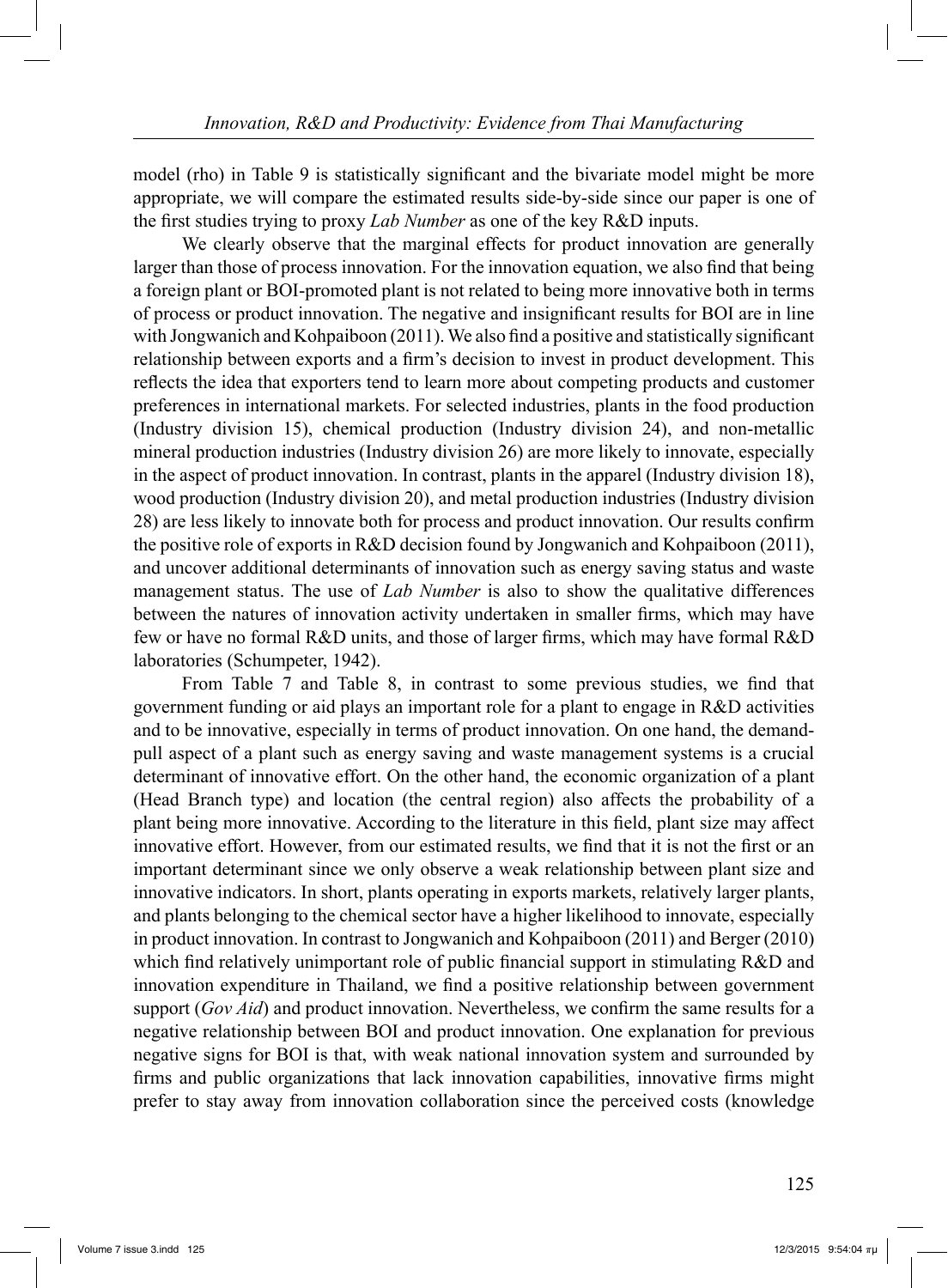losses) may be higher than the benefits (knowledge gains). In contrast, less capable firms (need to) seek cooperation in order to pool scarce resources and knowledge to enhance their innovative capabilities (Intarakumnerd et al. 2002; Berger 2010).

# **4.3 Productivity Function**

 Finally, we consider our results for the productivity equation shown in Table 10 with various OLS estimators to compare and check the robustness of our estimated results. The results are shown for both univariate probit model and bivariate probit model. The details of the OLS estimators employed in Table 10 can be described as follows; *reg* is the OLS estimator with robust standard errors, *rreg* is robust regression and this estimator yields a highly efficient M-estimator (an alternative to least squares regression used for the purpose of detecting influential observations), *qreg* is median (quantile) regression and this estimator protects against vertical outliers but not against bad leverage points, and *mmreg* is the estimator which yields a MM-estimator that combines high breakdown points and high efficiency<sup>8</sup>. Industry dummies are included but not reported in the table to save space. It is clear from Table 10 that the results from various OLS estimators yield the same direction and sign of estimated coefficients and only differ in magnitude.

 In terms of general sources of productivity, exporting plants, foreign plants, plants with high capital and material intensity are more likely to be productive. The negative values of the coefficients for labor quality indicate that lower labor quality is associated with higher levels of productivity. This is surprising but the reason may be that the majority of manufacturing plants in Thailand are still in labor-intensive industries and these industries do not require highly skilled workers. Moreover, the education system in Thailand is not highly ranked and there are also some deficiencies in the training of workers in both the private and manufacturing sectors (World Bank, 2007). Foreign plants usually tend to have higher productivity and use more modern equipment than domestic enterprises in Thailand. Specifically, having foreign equity participation and involving in export markets is associated with approximately 10 to 20 percent increase in labor productivity. The plant size, measured by number of employees, also plays a crucial role in determining the level of productivity with larger plants being more productive on average.

 The results for product innovation are conclusive. Product innovation increases productivity by 3 to 4.7 times in productivity equation in the univariate probit model, and increases productivity by 1.4 to 2.2 times in productivity equation in the bivariate probit model. However, the results for process innovation are mixed. On one hand, if we consider findings in the univariate probit case, process innovation decreases productivity by 3 to 4.5 times. The negative results are in line with previous studies from Berger (2010) and Jongwanich and Kohpaiboon (2011). This may imply a lack of efficiency in the innovation

<sup>8</sup> A discussion of these methods is beyond the scope of this paper; see Verardi and Croux (2009) for an introduction with a view on applications (plus Stata code) and for references to the theoretical literature.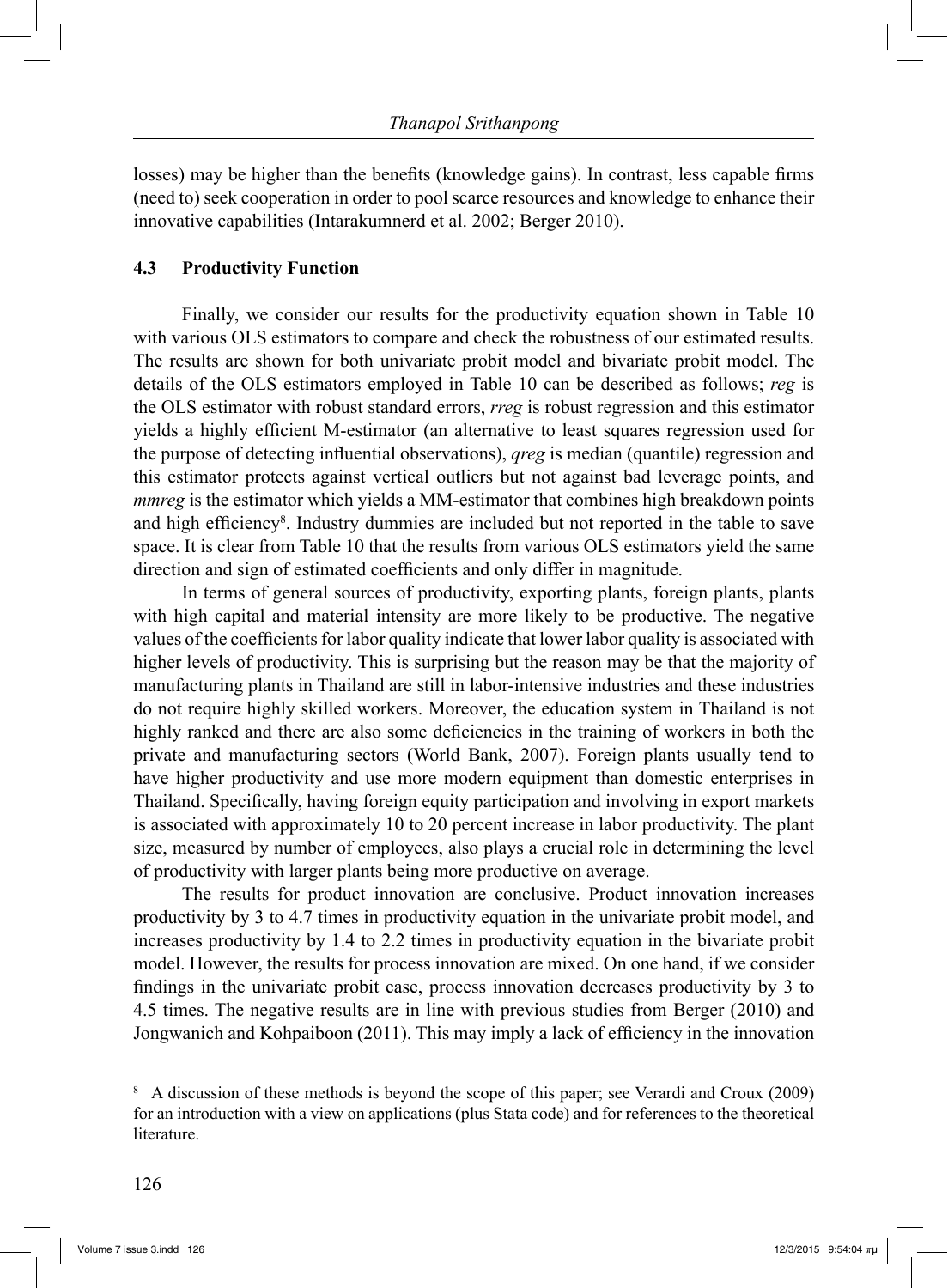process of Thai plants and/or process innovation may have a time lag before they can fully enhance labor productivity and/or process innovation may not be related with the number of lab units in our study. On the other hand, findings in the bivariate probit case indicate that process innovation enhance productivity by 2.4 to 4.4 times. This may conversely imply an aim of the process innovation could be to reduce production costs and that we expect that process innovation is more relevant in the Thai context than the product innovation. Overall, if we consider the univariate probit model, we observe from the estimated results that there is a negative impact of process innovation on productivity. Instead, if we consider the case for the bivariate model, we find that there is a positive relationship between process innovation and productivity.

 Particularly, if we consider only for the bivariate probit model, two puzzling findings in the univariate probit case (the negative relationship between the number of laboratory units (as the proxy measure of R&D) and innovation, and the negative relationship between process innovation and productivity), would be resolved. In fact, we can look at the estimated rho (r is the correlation coefficient between the bivariate outcomes). If rho is statistically and significantly different from zero, we should use the estimated results from the bivariate probit model as our benchmark results since the decisions (regarding process innovation and product innovation) are interrelated in modeling of process innovation and product innovation (rho is shown in Table 9 to be statistically significant). However, since this is cross-sectional analysis for one year, it is possible that we may obtain some surprising results (i.e. the above two puzzling findings). Therefore, both the estimated results from the univariate and bivariate probit models are provided side-by-side for comparison. Nevertheless, it is obvious from the estimated results that, in any case, there is a positive relationship between product innovation and productivity. This indicates that product innovation is likely to be an important and promising source of the productivity improvement of plants in the Thai manufacturing sector. In contrast, depending on research methodology and the nature of data, process innovation might exhibit unexpected signs. The wrong sign could also be caused by the usage of cross sectional data (Berger, 2010). Another explanation for negative process innovation could be that process and product innovations are closely linked and hard to separate from one another. Panel data would be more ideal for future analysis. Nevertheless, product innovation can be an important driver of productivity growth in Thai manufacturing apart from exporting and foreign direct investment. For the Thai case, Innovation might also be a condition for the transformation process from being traditional production-oriented industries to becoming more oriented towards knowledge intensive production (Dilling-Hansen and Jensen, 2011).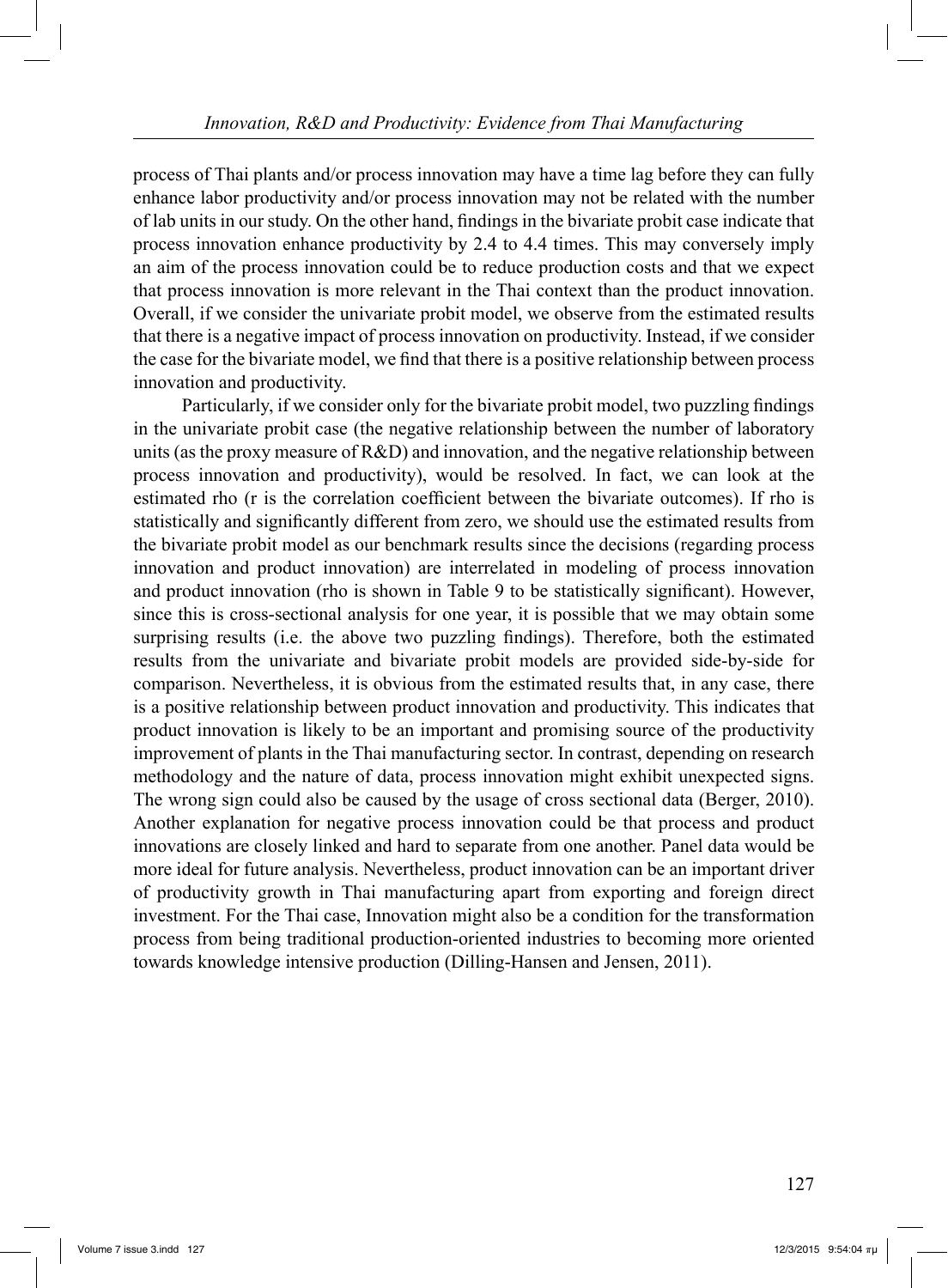| LnVAL                                                                                                         |                                       |                                                                          | Productivity Equation (after Univariate Probit)                           |                                                                                  |                                                                           | Productivity Equation (after Bivariate Probit)                                      |                                                                                                 |                                                                                   |  |
|---------------------------------------------------------------------------------------------------------------|---------------------------------------|--------------------------------------------------------------------------|---------------------------------------------------------------------------|----------------------------------------------------------------------------------|---------------------------------------------------------------------------|-------------------------------------------------------------------------------------|-------------------------------------------------------------------------------------------------|-----------------------------------------------------------------------------------|--|
|                                                                                                               | $\widehat{\Xi}_{\text{S}}^{\text{S}}$ | Robust OLS                                                               | Median Reg                                                                | Robust MM Reg                                                                    | $\Xi$ S                                                                   | Robust OLS                                                                          | Median Reg                                                                                      | Robust MM Reg                                                                     |  |
| Capital Intensity                                                                                             | $0.224***$                            | $0.160***$                                                               | $0.169***$                                                                | $0.146***$                                                                       | $0.222**$                                                                 | $0.222***$                                                                          | $0.168***$                                                                                      | $0.146***$                                                                        |  |
|                                                                                                               | (57.75)                               | (66.06)                                                                  |                                                                           | (49.16)                                                                          |                                                                           |                                                                                     |                                                                                                 | (49.05)                                                                           |  |
| Material Intensity                                                                                            | $0.417***$                            | $0.560***$                                                               | $(58.83)$<br>$0.523***$                                                   | $0.574***$                                                                       | $(57.69)$<br>0.416***                                                     | $(57.69)$<br>0.416***                                                               | $(58.78)$<br>0.522***                                                                           | $0.573***$                                                                        |  |
|                                                                                                               | (62.65)                               | (262.36)                                                                 | (207.12)                                                                  | (138.95)                                                                         |                                                                           | (62.53)                                                                             |                                                                                                 |                                                                                   |  |
| Labor Quality                                                                                                 | $-0.331***$                           | $0.179***$                                                               | $-0.204***$                                                               | $0.144***$                                                                       |                                                                           |                                                                                     | $(207.31)$<br>$0.196***$                                                                        | $(138.36)$<br>0.144***                                                            |  |
|                                                                                                               | $(-13.50)$                            | $(-8.40)$<br>0.118***                                                    | $(-8.10)$<br>0.126***                                                     | $(-6.74)$<br>0.0974***                                                           | $(62.53)$<br>0.329***<br>(-13.45)<br>0.209***                             | $0.329***$<br>$(-13.45)$<br>$0.209***$                                              | $(-7.84)$<br>0.142***                                                                           |                                                                                   |  |
| Foreign                                                                                                       | $0.203***$                            |                                                                          |                                                                           |                                                                                  |                                                                           |                                                                                     |                                                                                                 | $(-6.73)$<br>0.101***                                                             |  |
|                                                                                                               | (8.29)                                |                                                                          | $(4.59)$<br>0.229***                                                      |                                                                                  |                                                                           | $(8.45)$<br>0.238***                                                                | $(5.21)$<br>0.203***                                                                            |                                                                                   |  |
| Exporting                                                                                                     | $0.289***$                            |                                                                          |                                                                           |                                                                                  |                                                                           |                                                                                     |                                                                                                 | $(4.78)$<br>0.178***                                                              |  |
|                                                                                                               | (15.89)                               | $(5.07)$<br>0.214***<br>(11.35)<br><b>3.401</b> ***                      | $(10.27)$<br>-3.433***                                                    | $(4.63)$<br>0.207***<br>(12.35)<br><b>-2.904</b> ***                             | $(8.45)$<br>0.238***<br>(12.54)<br><b>4.435</b> ***                       | $(12.54)$<br>1.435***                                                               | $(8.85)$<br>$(4.94)$<br>$(4.94)$<br>$(1.498***$<br>$(7.26)$<br>$(0.95)$<br>$(0.95)$<br>$(0.95)$ | $(10.25)$<br>2.407***                                                             |  |
| Process Innovation                                                                                            | $-4.582***$                           |                                                                          |                                                                           |                                                                                  |                                                                           |                                                                                     |                                                                                                 |                                                                                   |  |
|                                                                                                               | $(-15.60)$                            |                                                                          |                                                                           |                                                                                  |                                                                           |                                                                                     |                                                                                                 |                                                                                   |  |
| <b>Product Innovation</b>                                                                                     | $4.734***$                            |                                                                          |                                                                           |                                                                                  |                                                                           |                                                                                     |                                                                                                 |                                                                                   |  |
|                                                                                                               | (17.23)                               | $(10.79)$<br>$3.518***$<br>$(12.00)$<br>$0.0959$<br>$(1.81)$<br>$(1.81)$ | $(3.22)$<br>$3.521***$<br>$(10.16)$<br>$(0.0857)$<br>$(1.37)$<br>$(1.37)$ | $(10.82)$<br><b>2.995</b> ***<br>$(11.90)$<br>$(0.0717)$<br>$(1.73)$<br>$(1.73)$ | $(8.39)$<br><b>1.195</b> ***<br>(13.87)<br>(-0.0257<br>(-0.53)<br>(-0.53) | $(8.39)$<br><b>2.195</b> ***<br>$(13.87)$<br>$-0.0257$<br>$(-0.53)$<br>$-0.524$ *** |                                                                                                 | $(5.05)$<br>$(378***$<br>$(9.60)$<br>$(0.10)$<br>$(1.10)$<br>$(1.10)$<br>$(1.10)$ |  |
| Size 2-50                                                                                                     | $-0.00594$                            |                                                                          |                                                                           |                                                                                  |                                                                           |                                                                                     |                                                                                                 |                                                                                   |  |
|                                                                                                               | $(-0.12)$                             |                                                                          |                                                                           |                                                                                  |                                                                           |                                                                                     |                                                                                                 |                                                                                   |  |
| Size 51-100                                                                                                   | $0.257***$                            |                                                                          |                                                                           |                                                                                  |                                                                           |                                                                                     |                                                                                                 |                                                                                   |  |
|                                                                                                               | (5.31)                                | $(4.31)$<br>$0.251***$                                                   | $(4.03)$<br>0.247***                                                      | $(4.70)$<br>.219***                                                              | $(4.54)$<br>$(241***$<br>$(4.85)$<br>$(167***$<br>$(3.35)$<br>$(3.35)$    | $(4.54)$<br>0.241***                                                                | $(3.51)$<br>$0.228***$                                                                          | $(3.92)$<br>0.187***                                                              |  |
| Size 101-200                                                                                                  | $0.282***$                            |                                                                          |                                                                           |                                                                                  |                                                                           |                                                                                     |                                                                                                 |                                                                                   |  |
|                                                                                                               | (5.79)                                | $(4.59)$<br>0.243***                                                     | $(3.83)$<br>$0.273***$                                                    | $(5.25)$<br>0.217***                                                             |                                                                           | $(4.85)$<br>0.167***                                                                |                                                                                                 | $(4.43)$<br>0.140***                                                              |  |
| Size 201-500                                                                                                  | $0.281***$                            |                                                                          |                                                                           |                                                                                  |                                                                           |                                                                                     |                                                                                                 |                                                                                   |  |
|                                                                                                               | (5.80)                                | (4.37)                                                                   | (4.15)                                                                    | (5.19)                                                                           |                                                                           | (3.35)                                                                              | $(3.56)$<br>$0.182**$<br>$(2.79)$<br>$0.154*$                                                   | $(3.30)$<br>$0.116*$                                                              |  |
| Size 501-1000                                                                                                 | $0.360***$                            | $0.291***$                                                               | $0.302***$                                                                | $.254***$                                                                        |                                                                           | $0.146**$                                                                           |                                                                                                 |                                                                                   |  |
|                                                                                                               | (6.59)                                | (4.50)                                                                   | (3.96)                                                                    | (5.32)                                                                           | (2.60)                                                                    | (2.60)                                                                              | (2.03)                                                                                          | (2.38)                                                                            |  |
| Observations                                                                                                  | 49432                                 | 49432                                                                    | 49432                                                                     | 49432                                                                            | 49432                                                                     | 49432                                                                               | 19432                                                                                           | 49432                                                                             |  |
| Adjusted R2                                                                                                   | 0.642                                 | 0.751                                                                    |                                                                           |                                                                                  | 0.643                                                                     | 0.643                                                                               |                                                                                                 |                                                                                   |  |
| Source: Author's calculation Notes: Robust t-statistics in parentheses. Industry dummies are included and *** |                                       |                                                                          |                                                                           |                                                                                  |                                                                           |                                                                                     | $*$                                                                                             | * indicate a significance at                                                      |  |
| 1, 5, 10 percent, respectively.                                                                               |                                       |                                                                          |                                                                           |                                                                                  |                                                                           |                                                                                     |                                                                                                 |                                                                                   |  |

Table 10: Productivity Equation **Table 10: Productivity Equation**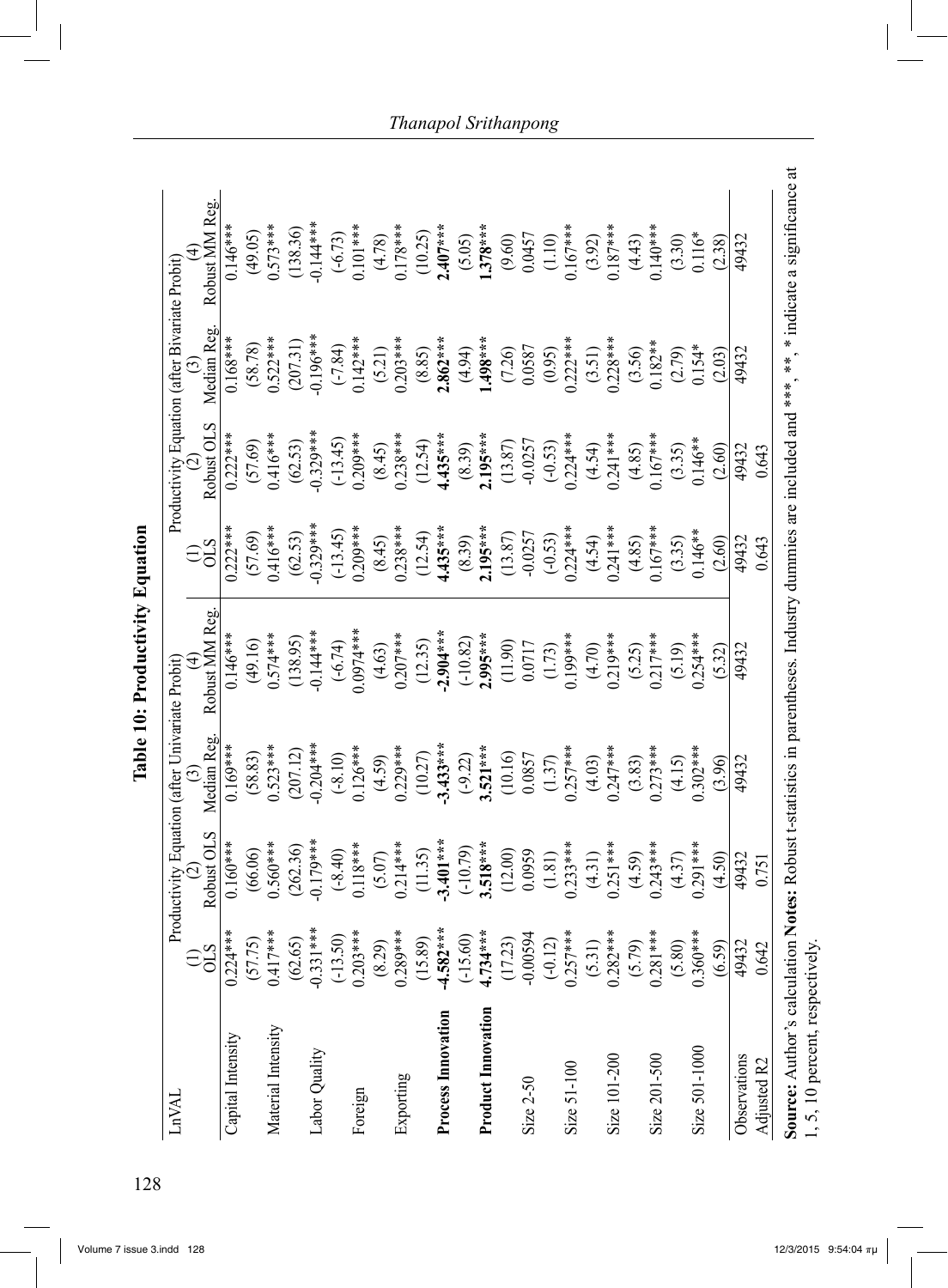| Average Labor Productivity of Plants with and without Innovation in the Sample |                    |          |           |          |              |                                       | Percentage<br>Difference in VAL |  |
|--------------------------------------------------------------------------------|--------------------|----------|-----------|----------|--------------|---------------------------------------|---------------------------------|--|
| Type of Plant                                                                  | <b>Observation</b> | Mean     | Std. Dev. | Min      | Max          | Compared to non-<br>innovative plants |                                 |  |
| Process Innovation                                                             | 1367               | 1056925  | 3245375   | 1225     | $8.79E + 07$ |                                       | 127.23%                         |  |
| Product Innovation                                                             | 1550               | 991695.4 | 3058226   | 2500     | $8.79E + 07$ |                                       | 123.36%                         |  |
| Process & Product                                                              | 1001               | 1137167  | 3723510   | 2500     | $8.79E + 07$ |                                       | 131.49%                         |  |
| No Innovation                                                                  | 47516              | 235032.1 | 1484607   | 12.96296 | $2.37E + 08$ |                                       | $\theta$                        |  |

**Table 11: Percentage Difference in Labor Productivity (VAL) among Plants**

#### **Source:** Author's calculation

 In addition, we can see in Table 11 that the percentage difference in average productivity of the innovative and non-innovative plants is approximately 120 to 130 percent in our sample. This indicates that both process and product innovation may play a crucial role in determining plant productivity. Lastly, with more available data in the future, it is noteworthy that this issue should be closely re-investigated to provide more solid evidence for the Thai case.

## **5. Summary and Conclusions**

 Innovation, R&D and productivity have long been considered as the main sources of economic growth for many countries. The recent poor productivity and firm performance of Thailand compared to other countries in Southeast Asia has been a key focus for government policy in recent years. In response to current concerns regarding lagging productivity and poor innovative performance in Thailand, this paper empirically investigates the relationship between innovation, R&D, and productivity in the Thai manufacturing sector. This study is among one of the first studies for the Thai case to estimate a structural model that describes the link between R&D input, innovation output, and productivity empirically using the enriched Industrial Census data of Thailand. Importantly, our econometric model is aware of the fact that some plants may engage in innovation efforts, but do not explicitly report them as R&D in the data since we apply the CDM model to the case of Thai manufacturing.

 Specifically, the main contribution of Crépon et al. (1998) and Griffith et al. (2006) is their design of the structural model appropriate for empirical studies based on information regarding non-innovative firms and innovative firms (Johansson and Lööf, 2009). However, it should be noted that the CDM model is accounting for relatively strong assumptions and potential endogeneity problems. As we emphasize in presenting our results, a major drawback of our data is that it is cross-sectional, so we do not observe many of the same plants repeatedly over time. This means that we need to take great care in interpreting our results. On the whole, our major finding is that government aid or funding and plant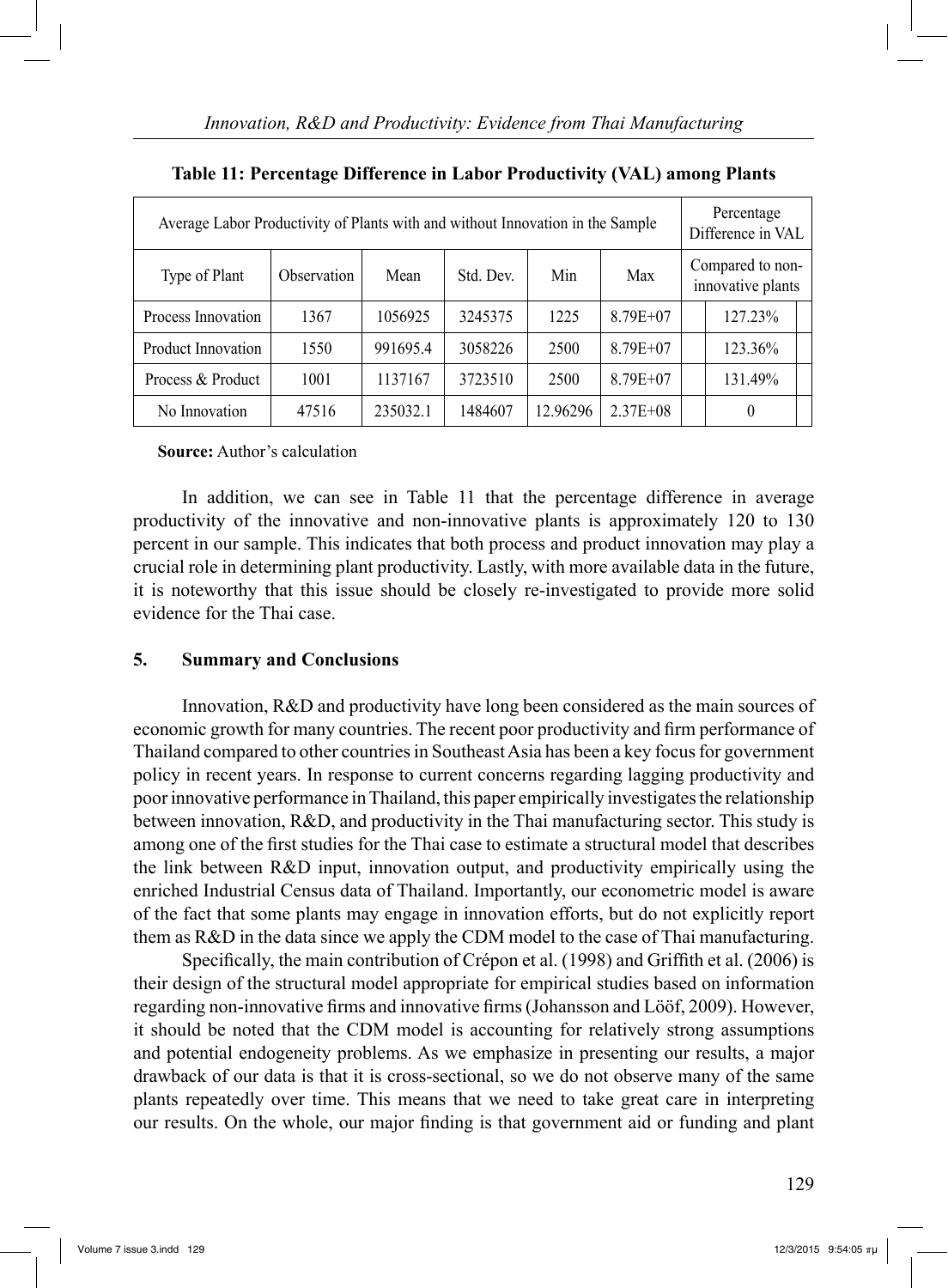characteristics play an important role regarding the decision for a plant to engage in R&D and to be innovative both in terms of process innovation and product innovation. Exporting plants, plants in the central region, and plants that are categorized as Head Branch type are more likely to engage in R&D. Specifically, our results reveal that plants in the food production industry (Industry division 15) and the chemical production industry (Industry division 24) are more likely to invest in R&D and are more innovative compared to plants in other industries.

 More importantly, our results from the structural model also provide further insights into the complex relationship between innovation, R&D and productivity. The type of industry and specific technological characteristics of plants are shown to influence the decision to undertake R&D. Interestingly, while the sign of the coefficients for product innovation is consistently positive, the sign of the coefficients for process innovation can be either negative or positive depending on research design (and possibly the nature of data). Explicitly, capital and material intensity, exporting status, plant size, and product innovation appear to be important determinants of productivity in the Thai manufacturing sector. In general, firms in Thailand tend to lag behind firms in other Southeast Asian countries in innovative performance whether they are multinational enterprises, stateowned enterprises, or small-medium enterprises (World Bank, 2010). The majority of Thai firms do not invest in R&D, but rather in technological learning through acquisition of existing technology, reverse engineering, testing, and quality control. Only a small minority of large subsidiaries of transnational corporations (TNCs), large domestic firms and SMEs have capability in R&D and innovation. Most SMEs are concerned mainly with building up basic operational capabilities, and using technicians to obtain and gradually improve fairly standard technology (Intarakumnerd, 2007).

 In addition, government efforts have generally done little to strengthen the innovative or absorptive capabilities of Thai suppliers as most firms do not avail themselves of government programs including R&D tax incentives, subsidies and grants, and technical and consulting services (OECD, 2010). Moreover, fragile and sporadic links between government agencies and firms have contributed to the government's poor record in helping to detect, support, and aid the growth of local technological capacities (Doner et al, 2010). It is obvious that Thailand is placed at a relatively low rank in the context of R&D and innovation at both the aggregate and firm levels. The stage of development towards knowledge economy is underway in Thailand, but still not in a favorable condition due to the lack of firm incentives and full support from government. Based on our findings, the main issue will be initiating new knowledge for firms through basic research and R&D spending and developing strong linkages in universities, research and government institutions as a foundation for knowledge creation and technology catching-up (OECD, 2008).

 Last but not least, despite some initiatives and policy attempts, innovation effort in Thai manufacturing has been limited due to a failure to coordinate agencies and policies. Further improvements are needed, specifically in the institutional arrangements for the coordination of national science and technology policies (Intarakumnerd, 2010). It is hoped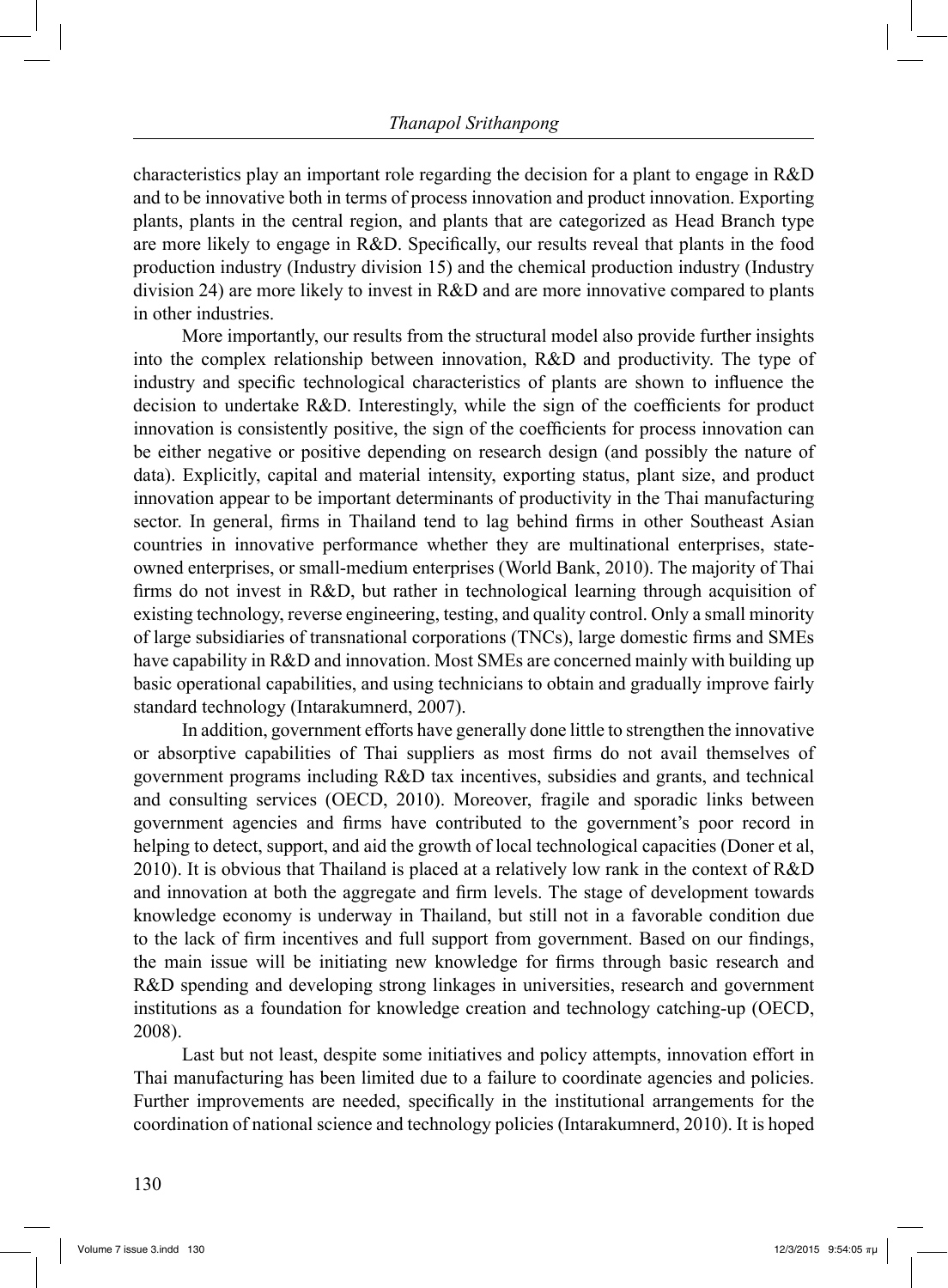that there will be future research on this issue to help clarify solid conclusion for the Thai case.

#### **Acknowledgements**

 The author is grateful to Professor Masahiro Endoh for his guidance and Keio Economic Observatory (KEO) for providing the primary data set. The author would also like to thank anonymous referees for their valuable comments and suggestions.

#### **References**

- Berger, M., 2010, 'The Innovation- Productivity Link Comparing Thailand with a Sample of OECD Countries', *InTeReg Working Paper*, 55, Wien.
- Bogliacino, F., Perani, G., Pianta, M., and Supino, S., 2009, 'Innovation in Developing Countries: The Evidence from Innovation Surveys', *FIRB Conference Research and Entrepreneurship in the Knowledge-Based Economy*, Universita L. Bocconi, Milano.
- Crépon, B., Duguet, E., and Mairesse, J., 1998, 'Research, Innovation and Productivity: An Econometric Analysis at the Firm Level', *Economics of Innovation and New Technology*, 7, 2, pp. 115-158.
- Crespi, G. and Zuniga, P., 2012, 'Innovation and Productivity: Evidence from Six Latin American Countries', *World Development*, 40, 2, pp. 273-290.
- Doner, R.F., Intarakumnerd, P., and Ritchie, B.K., 2010, 'Higher Education and Thailand's National Innovation System', World Bank, New York, USA.
- Dilling-Hansen, M., and Jensen, S., 2011, 'Lifestyle Production: Transformation from Manufacturing to Knowledge Based Production Using Innovation', *International Journal of Economic Sciences and Applied Research*, 4, 1, pp. 35-54.
- Greene, W., 2003, *Econometric Analysis*, New Jersey, Prentice Hall.
- Griffth, R., Huergo, E., Mairesse, J., and Peters, B., 2006, 'Innovation and Productivity Across Four European Countries', *Oxford Review of Economic Policy*, 2, 4, pp. 483- 498.
- Heckman, J.J., 1979, 'Sample Selection Bias as a Specification Error', *Econometrica: Journal of the Econometric Society*, pp. 153-161.
- Intarakumnerd, P., 2005, 'Government Mediation and Transformation of Thailand's National Innovation System', *Science, Technology and Society*, 10, 1, pp. 87-104.
- Intarakumnerd, P., 2007, 'Measuring Innovation in Catching-up Economies: An Experience from Thailand', NSTDA Document, Thailand.
- Intarakumnerd, P., 2010, 'Country Profile of Thailand for OECD Review of Innovation in South-East Asia', College of Innovation, Thammasat University, Thailand.
- Intarakumnerd, P., Chairatana, P. and Tangchitpiboon, T., 2002, 'National Innovation System in Less Successful Developing Countries: the Case of Thailand', *Research Policy*, 31, 8, pp. 1445-1457.